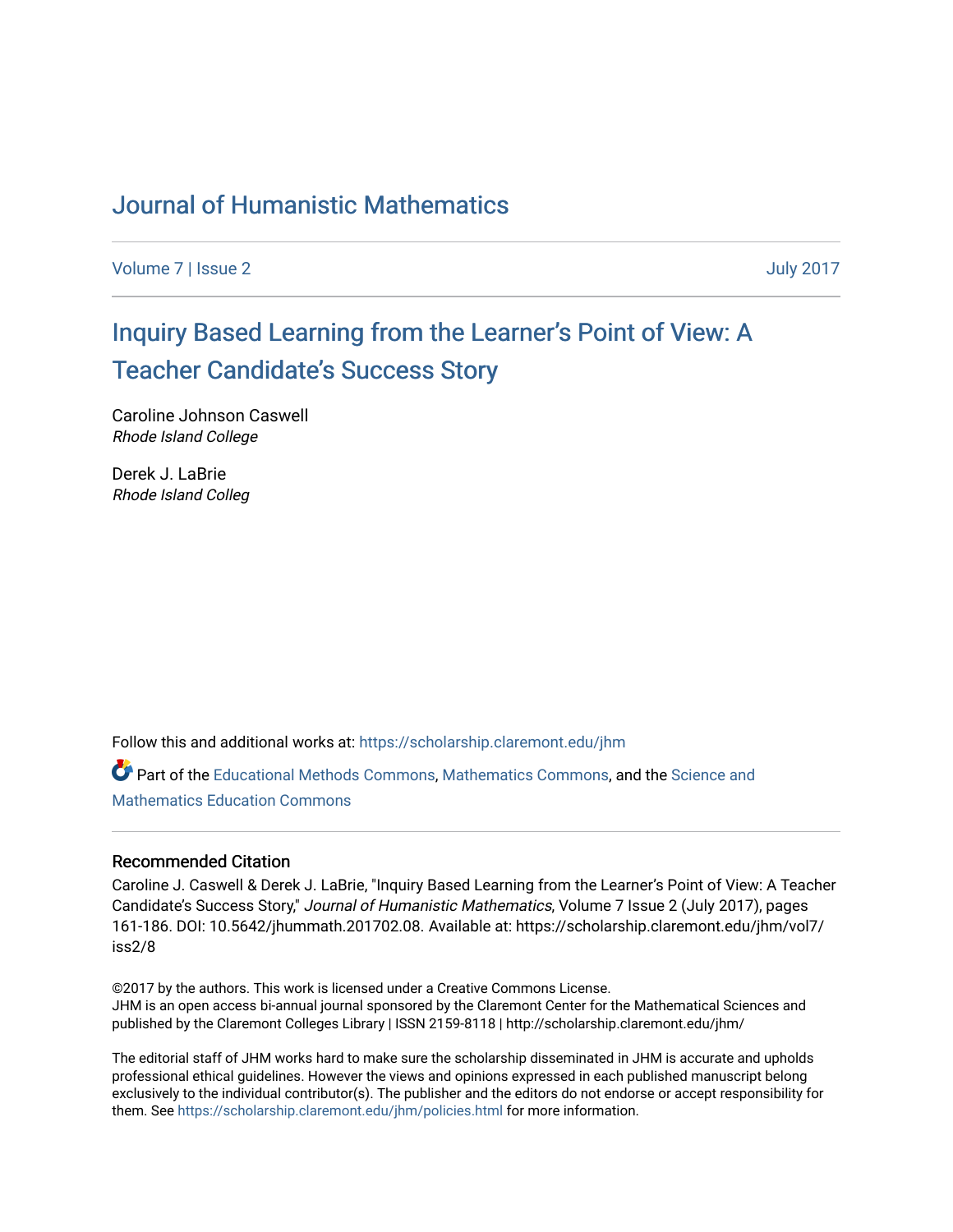# Inquiry Based Learning from the Learner's Point of View: A Teacher Candidate's Success Story

Caroline Johnson Caswell

Departments of Mathematics & Computer Science and Educational Studies, Rhode Island College, Providence, RI, USA ccaswell@ric.edu

Derek LaBrie

Rhode Island College, Providence, RI, USA dlabrie 6520@ric.edu

#### **Abstract**

The goal of this paper is to review current research on Inquiry Based Learning (IBL) and shed some light, from a student's perspective, on the challenges and rewards of this pedagogy. The first part of the article provides an extensive review of the literature on IBL. The second part focuses on one student's experiences in an IBL classroom.

In particular, a graduate secondary mathematics student reflects upon his experiences in a college mathematics class where the instructor implemented an Inquiry Based Learning model. His experience is validated by current research on IBL educational methodology which structures the classroom environment for student centered learning. This student reported increased critical thinking skills, higher levels of motivation and engagement, and more retention of content than in other mathematics courses taken. Furthermore, this student believes that he was more invested in his learning, experienced improved conceptual understanding of content, and had higher levels of confidence in mathematics as a result of the IBL experience. As a preservice teacher candidate, he hopes to integrate IBL practices into his future teaching career to improve student learning.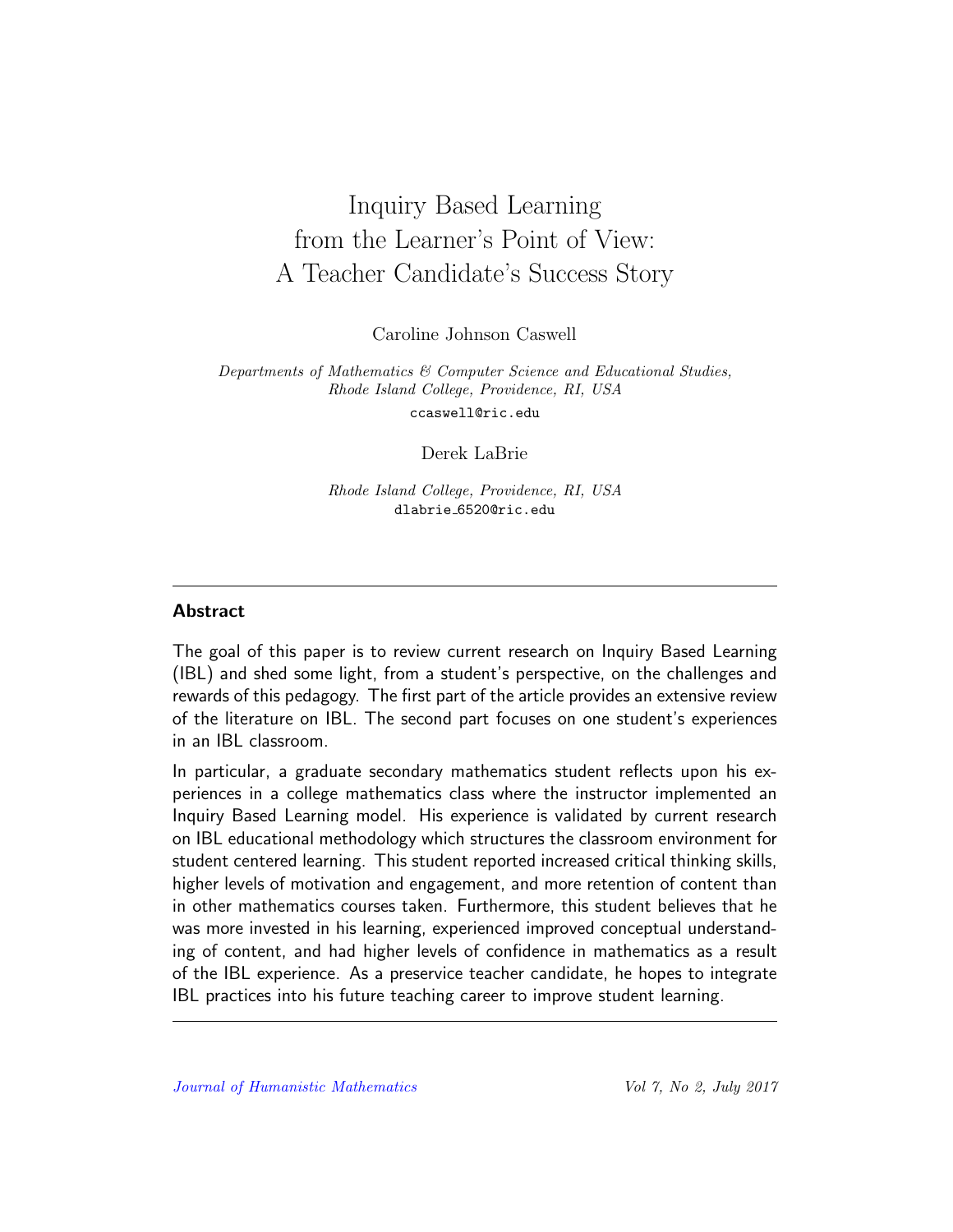#### 1. Introduction

Inquiry-based learning (IBL) has been employed extensively in science for many years. It is widely accepted that learning science means investigating and exploring when developing a hypothesis. However, such has not always been the case in mathematics [\[32\]](#page-22-0). Students have often been encouraged to get "the right answer" and practice fundamentals over creation, investigation, and discovery. Teachers of mathematics promise students they will use the skills someday  $[34]$ . Few teachers use modeling or real world situations to make mathematics relevant, even though such approaches can positively impact student motivation [\[25,](#page-22-1) [32,](#page-22-0) [34\]](#page-23-0).

Students need to take responsibility for their learning. They should construct meaning that is "powerful, memorable and effective" [\[25,](#page-22-1) page 4]. When students are invested in their education, they are more engaged [\[25,](#page-22-1) [32\]](#page-22-0). Even group work, which should be exciting and challenging, is often structured to solve problems that many students can solve on their own, and so ends up leading to boredom. According to Blair, "Inquiry is compatible with the learning of mathematics, leads to higher levels of motivation and results in a deeper understanding of concepts and of how to learn those concepts" [\[3,](#page-19-0) page 32].

In this article we first review studies which explore the benefits of IBL over traditional instruction methods. Then we aim to capture IBL challenges and benefits by documenting one student's journey in an advanced, collegiate mathematics course delivered with IBL techniques. Our unique qualitative approach seeks to capture a richer insight than survey data collection methods which dominate existing research.

#### 2. Definition of IBL

IBL is an instructional practice where students explore content by posing, investigating, and answering questions. Students are at the center of the learning experience and take ownership of their own learning [\[4\]](#page-19-1). They often work independently and in small collaborative groups.

As Mahavier *et al.* state, in an IBL classroom, "the instructor plays the role of coach, mentor, collaborator, guide, and occasional cheerleader" [\[20,](#page-21-0) page 1]. More specifically, the teacher's role in IBL is to guide students and promote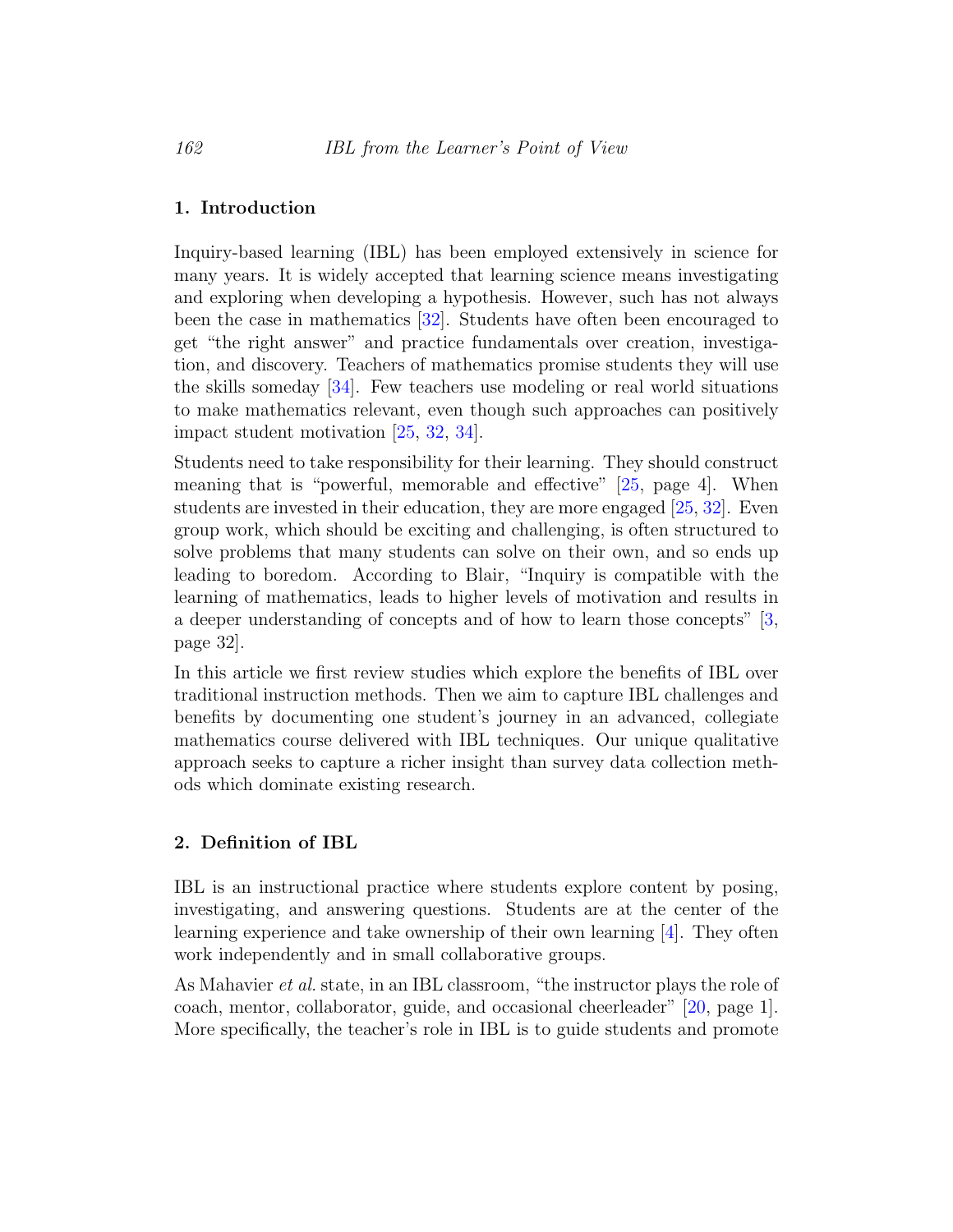thinking and curiosity [\[32\]](#page-22-0). This takes purposeful planning to manage multiple student investigations simultaneously. Teachers monitor the progress of each student and provide immediate feedback [\[12,](#page-20-0) [17\]](#page-21-1). IBL does not indicate less guidance from the teacher, but rather delivers instruction in such a way that the student constructs their own meaning [\[25\]](#page-22-1). The teacher serves as the facilitator who plans, instigates, and observes the student learning process.

Currently, there are many definitions of IBL and a variety of approaches. The Academy of Inquiry-Based Learning states that IBL engages students and requires them to: solve problems, conjecture, experiment, explore, create, and communicate [\[1\]](#page-19-2).

#### 3. Theoretical Framework

Marshall and Horton use the four E's to describe IBL: Engage, Explore, Explain, and Extend. The learner needs to be "perturbed" and challenged to think critically and analytically [\[21,](#page-21-2) page 92]. In a similar vein, for the Center for Inspired Teaching [\[4\]](#page-19-1), the "Wonder Experiment Learning Cycle" represents the student learning process, see Figure [1](#page-4-0) on the next page. In the figure, at the center of the cycle, students achieve with the 4 i's: intellect, inquiry, imagination, and integrity. The outer cycle includes five "core elements of inspired teaching": 1) mutual respect, 2) student as expert, 3) purpose, persistence, and action, 4) joy, and 5) evidence of learning.

Constructivists believe that individuals create their own meaning and knowledge of the world through experiences and reflecting on said experiences [\[8\]](#page-20-1). Social constructivists further this idea that learning occurs through our interaction with others. Vygotsky's [\[29\]](#page-22-2) zone of proximal development is described as, " . . . learning awakens a variety of internal developmental processes that are able to operate only when a child is interacting with people in his environment and in cooperation with his peers" [\[29,](#page-22-2) page 90]. Learning is an active process, not a passive one.

IBL in mathematics is often associated with "the Moore Method," which was developed by Robert Lee Moore during the early 1940s. Moore expected his students to discover mathematics on their own presenting their work to their peers in class  $[20, 24]$  $[20, 24]$  $[20, 24]$ . Moore believed that "[t]he student that is taught the best is told the least" [\[24,](#page-22-3) page 390]. Over eighty years after Moore, his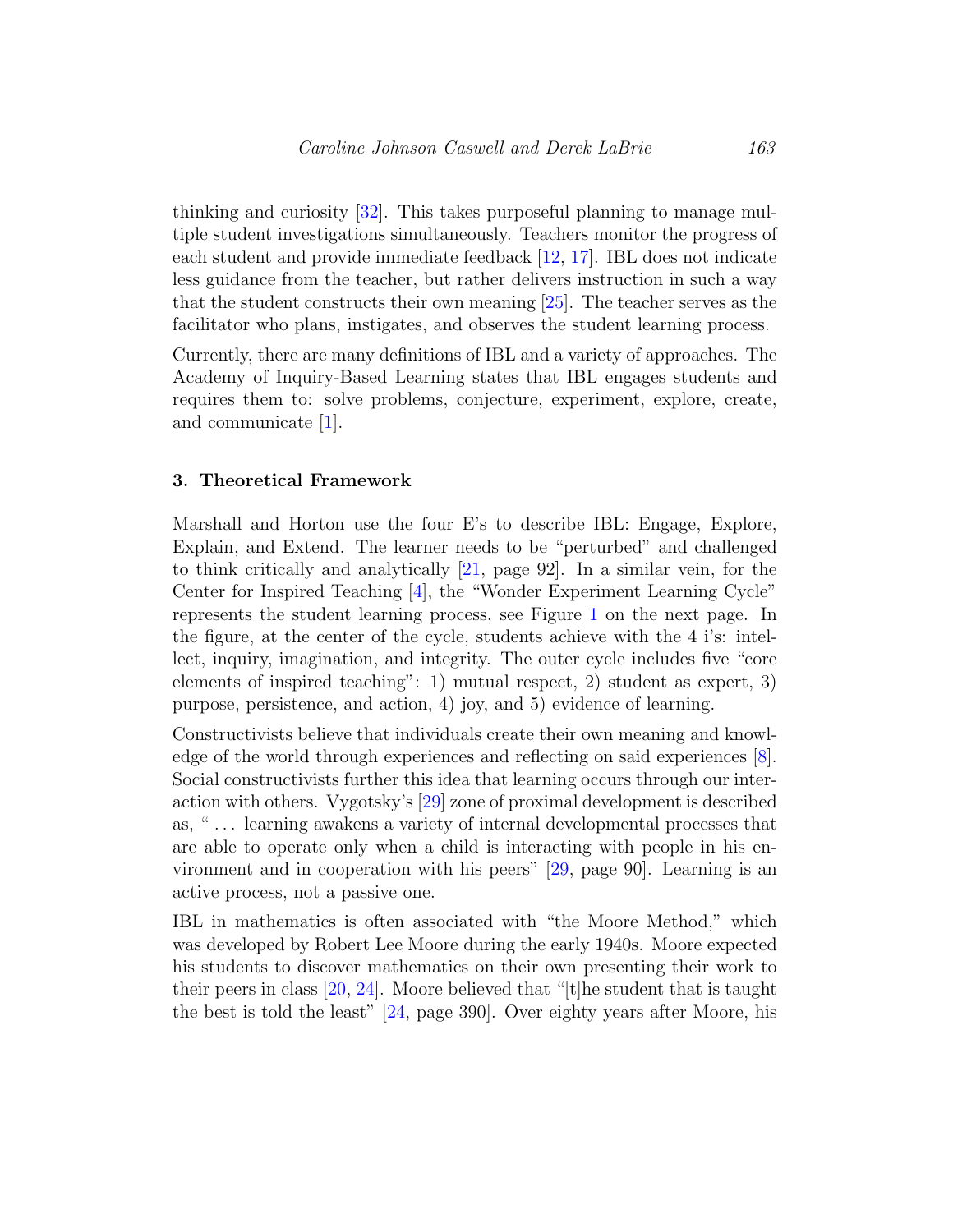

<span id="page-4-0"></span>Figure 1: 5 Core Elements of Inspired Teaching, Center for Inspired Teaching. Image available at [http://inspiredteaching.org.s136195.gridserver.com/about/our-model/](http://inspiredteaching.org.s136195.gridserver.com/about/our-model/5-core-elements) [5-core-elements](http://inspiredteaching.org.s136195.gridserver.com/about/our-model/5-core-elements), accessed on June 9, 2017.

method is still not widely known, adapted, or adopted.<sup>[1](#page-4-1)</sup>

The Moore Method includes several crucial elements that lead to student inquiry, such as the student struggling on their own and presenting their findings to their peers. However, the peer interaction is important in IBL and this was missing in Moore's practice. Modern IBL researchers Laursen et al. [\[17\]](#page-21-1) describe the "twin pillars" of IBL to include students' deep mental

<span id="page-4-1"></span><sup>1</sup>Moore's association with racism and other discriminatory ideals and practices probably accounts for at least some of the reluctance from the mainstream mathematics community. Today many IBL practitioners within mathematics recognize that it is important to acknowledge this past: "It is time that we in the community of mathematics educators who teach with inquiry similarly acknowledge that the legacy of RL Moore is a symbol that includes racism and misogyny — even if every member of this community comes to it because they find value in teaching with inquiry and proactively rejects the bigoted elements of this symbol" [\[14\]](#page-20-2). We must therefore emphasize that even though the Moore Method was probably the first step to IBL in mathematics instruction at the college level, today the community of IBL practitioners does not see Moore as a representative of their values and ideals.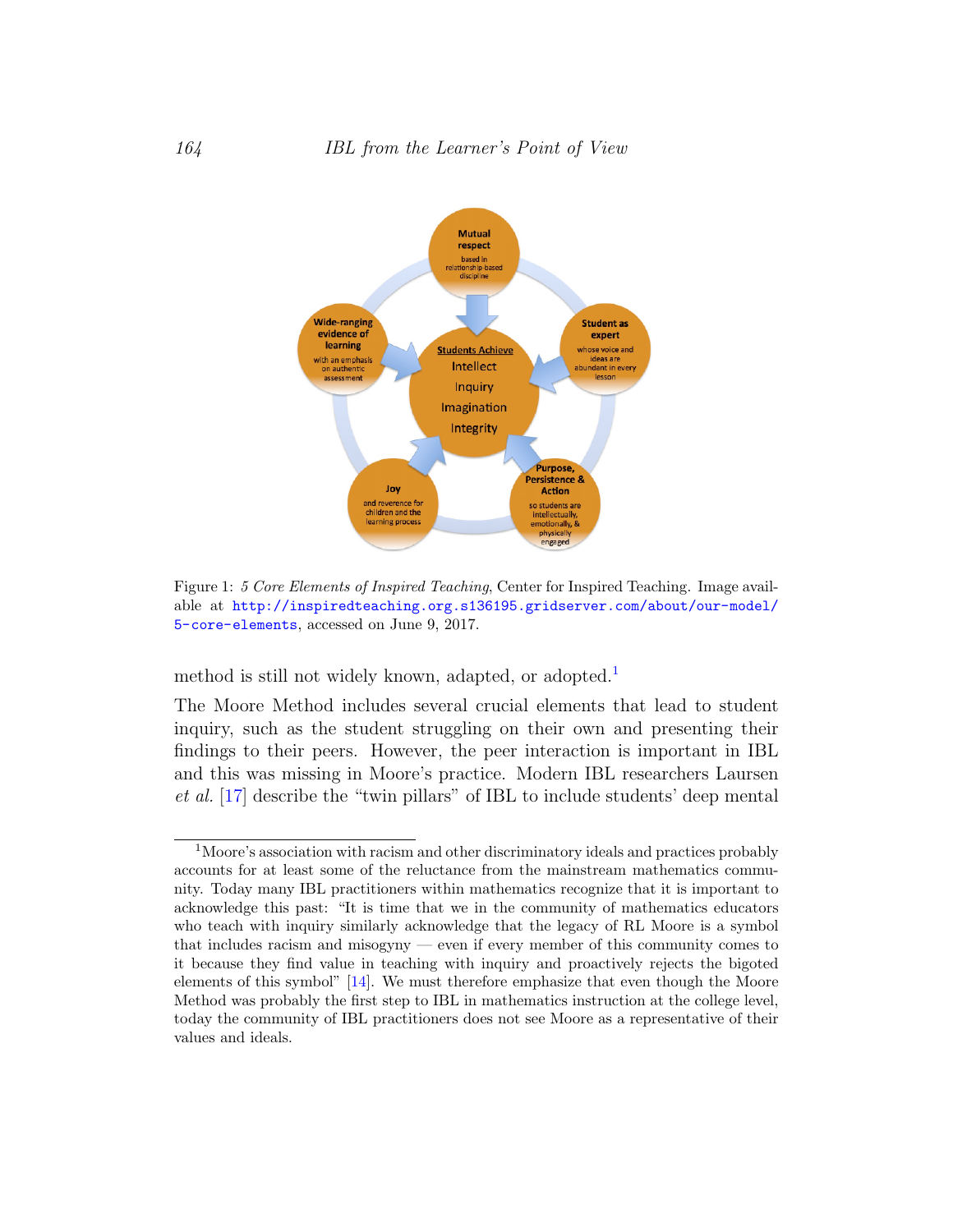engagement with challenging mathematical tasks and peer-to-peer collaboration whether whole class or in small group. Through their research, they realized that both pillars are necessary since students saw both engagement and collaboration as integral to their learning. "When students engaged deeply with the mathematics on their own, they came to class well-equipped to contribute meaningfully to group work. In communicating their ideas and listening to others, they deepened and crystallized their own knowledge" [\[17,](#page-21-1) page 137].

We synthesized the above frameworks by using some aspect of each of them. Our consolidated framework defines IBL as an instructional practice that actively engages students collaboratively through challenging tasks whereby students take ownership of their learning while respecting one another in intellectual exploration. Further, students develop conceptual meaning through verbal communication, both written and oral, with their peers. As they reflect upon their learning, new deeper understanding is achieved and increased self-efficacy is possible.

#### 4. Literature Review

Research has shown that students who participate more in classroom discussions obtain higher scores on standardized testing. Talking more means higher scores, in general, regardless of race, poverty, and/or gender differences. In fact, traditional gaps of subgroups is significantly reduced when students are required to participate in active learning exercises [\[5\]](#page-19-3). Cohen and Lotan [\[5\]](#page-19-3) suggest that teachers must be explicit that everyone participates and everyone assists each other. The quality of the discussion predicts final performance on individual and group assignments  $[6]$ . When students share ideas and self-assess individually and as a group, the product is enhanced  $[5]$ .

A number of studies seek to compare IBL and non-IBL (e.g., traditional lecture) classrooms  $[11, 16, 17, 18, 35]$  $[11, 16, 17, 18, 35]$  $[11, 16, 17, 18, 35]$  $[11, 16, 17, 18, 35]$  $[11, 16, 17, 18, 35]$  $[11, 16, 17, 18, 35]$  $[11, 16, 17, 18, 35]$  $[11, 16, 17, 18, 35]$  $[11, 16, 17, 18, 35]$ . Laursen *et al.*  $[17]$  prepared a report for the Educational Advancement Foundation and the IBL Mathematics Centers Assessment & Evaluation Center for Inquiry-Based Learning in Mathematics in which four university mathematics departments sponsoring IBL Mathematics Centers were studied during 2008. Classroom observations, surveys, and student interviews were conducted to gather data. Laursen et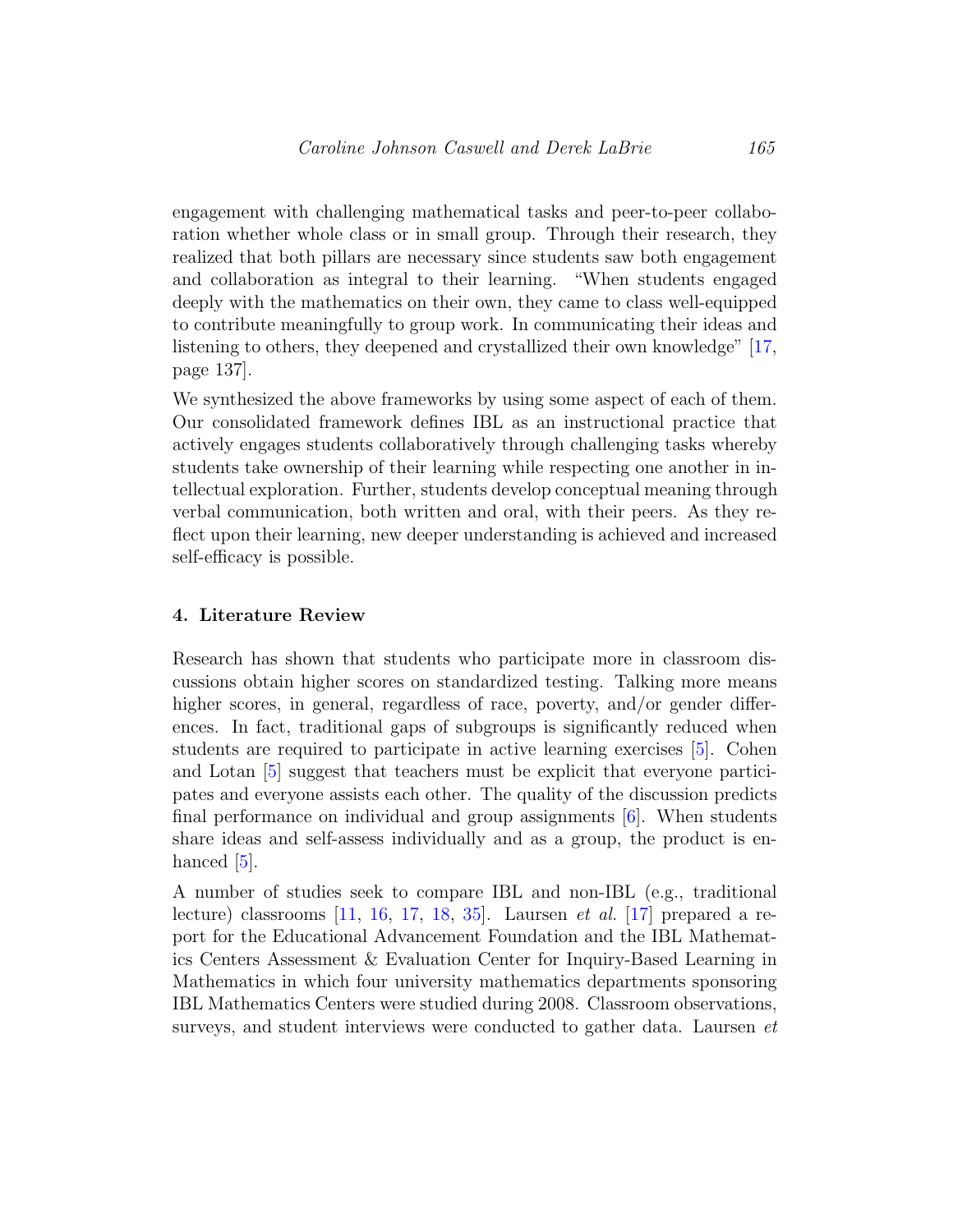al. [\[17\]](#page-21-1) reported that undergraduate students that take IBL-taught mathematics courses enroll in more future mathematics courses than students in traditional mathematics classes, also see [\[11,](#page-20-3) [16,](#page-21-3) [18\]](#page-21-4). Further the study reports that, "IBL students reported higher gains in understanding concepts, mathematical thinking, confidence in doing and communicating about mathematics, persistence, and positive attitude about mathematics learning" ([\[11,](#page-20-3) 3-74] and [\[17,](#page-21-1) page 49]). This study also revealed that women, in particular, benefited the most from IBL methods [\[11,](#page-20-3) 3-75], as compared to all other groups (non-IBL men, IBL men, and non-IBL women) on all cognitive and affective domains (see Figure [2\)](#page-6-0).



<span id="page-6-0"></span>Figure 2: Differences between IBL and non-IBL men and women. Image from [\[11\]](#page-20-3), used with authors' permission. Also see [\[18\]](#page-21-4).

Furthermore, low achieving students earn higher average grades in future mathematics courses when compared to their non-IBL peers. This indicates that IBL instruction may have lasting effects. These findings could have important implications for the way undergraduate mathematics courses are structured and taught.

In the same study, Kogan and Laursen stated, "On average, about 60% of class time in IBL courses was spent on student-centered activities such as small group work, student presentation of problems at the board, or wholeclass discussion, while in non-IBL courses over 85% of class time consisted of the instructor talking" ([\[16,](#page-21-3) page 185], also see [\[17,](#page-21-1) page 163]). Both male and female IBL students pursued further IBL courses at higher rates.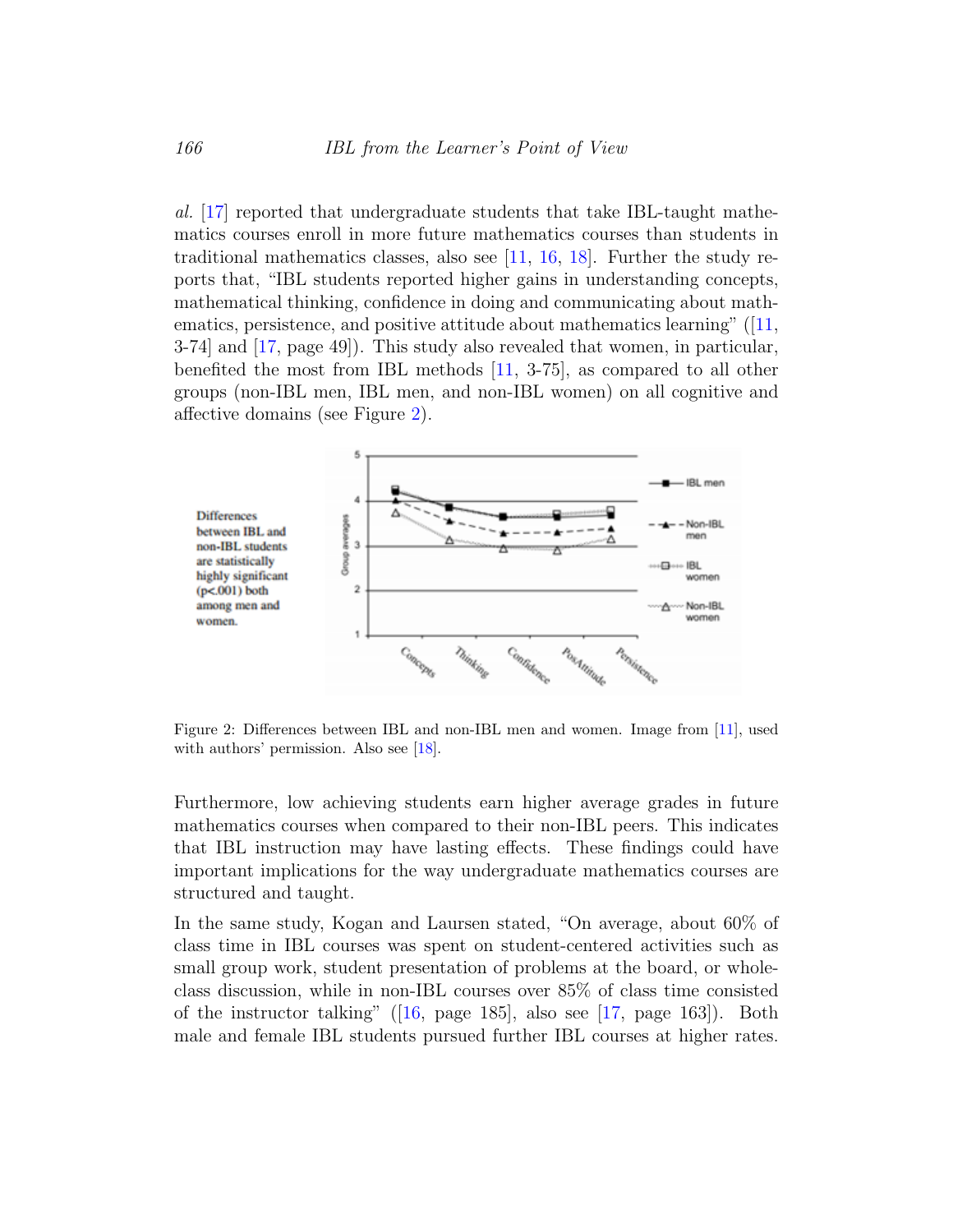IBL women took, on average, a full elective course beyond their non-IBL female peers. Medium and high achievers earned subsequent grades similar to those of their non-IBL peers, but low achievers from IBL sections earned consistently higher grades than their low-achieving peers in non-IBL sections. Lower achieving students' grades improved in later courses.

Another study found that IBL students succeeded at least as well as their peers in later courses, challenging concerns that the slower pace of IBL, through omitted material or other structural differences may hinder student success in the future [\[35\]](#page-23-1). Blair [\[3\]](#page-19-0) reported that teachers use IBL less often due to lack of time with the pressure of standardized exams. Some teachers also believe that students do not have the skills necessary to do independent work. These individuals feel that students need clear guidelines and instructions to stay on task and behave [\[28\]](#page-22-4).

Freeman *et al.* [\[10\]](#page-20-4) reported that active learning yielded increases in examination performance over traditional lecturing. Additionally, lecture formats yielded 55% higher failure rates. These increases in achievement held across all of the STEM disciplines and occurred in all class sizes, course types, and course levels. Active learning was found to be particularly beneficial in small classes and yielded increased performance on concept inventories.

English Language Learners (ELLs) exhibited higher proficiency on standardized tests in science, mathematics, English language, and reading the longer they were enrolled in IBL science classes [\[2\]](#page-19-5). One reason is that students are able to construct context with hands on activities. They also developed a positive attitude toward learning while engaging in classroom discourse. Group work provides students, particularly ELLs, the opportunity to hear the directions multiple times, ask questions, practice what to say, and communicate, at times, in their native language thus gaining access to the task and meaningful discourse [\[5\]](#page-19-3).

According to the Mid-Atlantic Equity Center [\[23\]](#page-22-5), minority students, for example, perform best in mathematics classes when the content is related to their previous experience. Activity-based programs have been demonstrated to significantly improve minority student performance in mathematics. In Virginia, at Hollin Meadows School, the Standards of Learning (SOL) test scores improved, the achievement gap diminished, and qualitative assessments showed that students were developing identity and confidence in their educational achievements. Teachers used an interdisciplinary approach that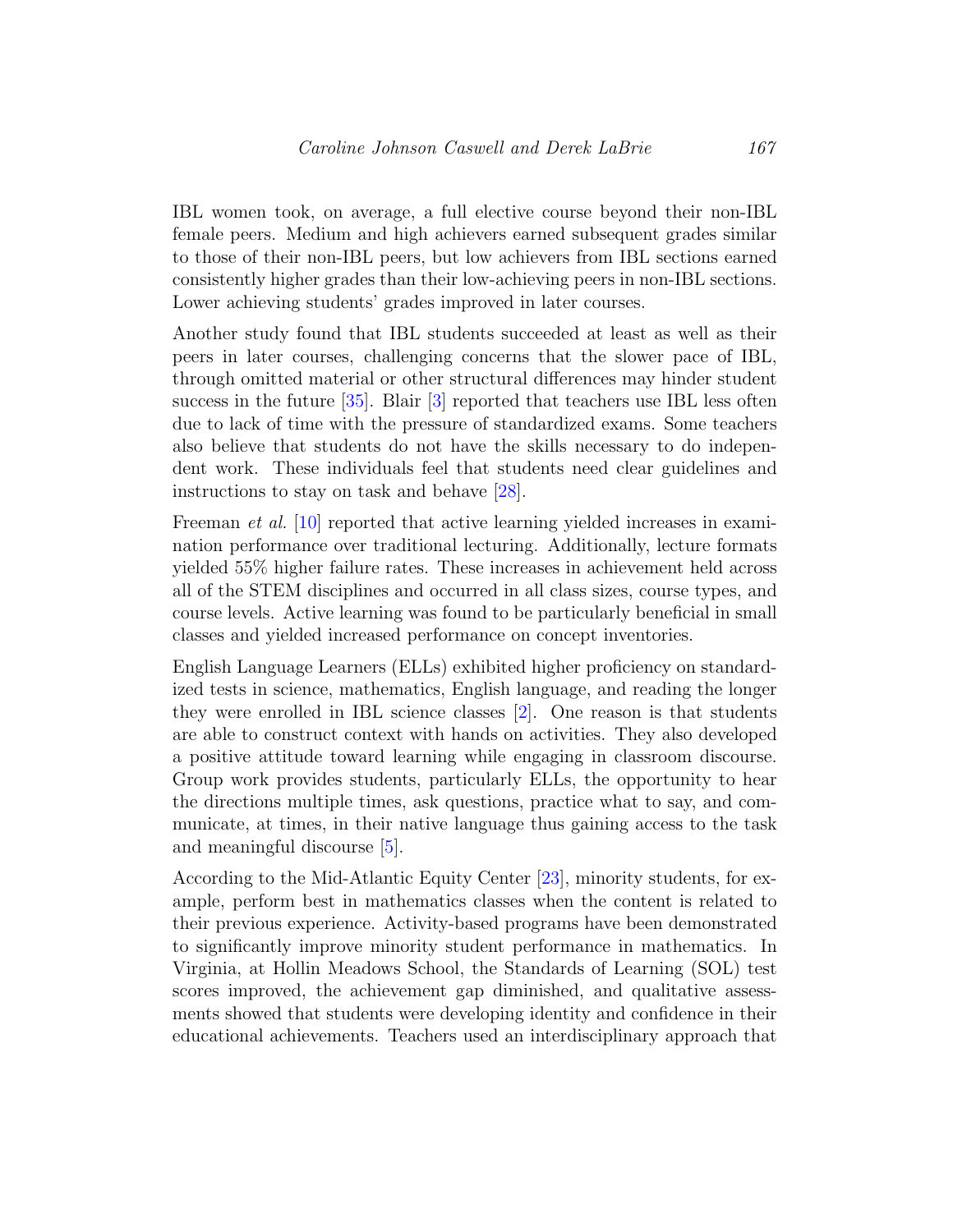was inquiry-based. Students outscored division and state performance in mathematics on the 2010 Virginia SOL tests (State 87%, our division 84%, Hollin Meadows 95%). The passing rate for all students in mathematics increased from 81% in 2007 to 95% in 2010. Of particular note was that black students' scores increased from 76% to 88%; Hispanic students' scores increased from 72% to 96%; white students' scores increased from 93% to 100%). In 2010, there was no gap between low-income students' scores and scores of other students [\[25\]](#page-22-1).

Kahle *et al.* [\[13\]](#page-20-5) offer further support. Their study showed improvement of test scores among black middle school students in classes where teachers received inquiry teacher training versus students in traditional settings. They further determined that the achievement gap narrowed between male and female students participating in IBL. Teachers also reported that students were more interested in the content.

Li *et al.* found higher scores and understanding of material in IBL groups [\[19,](#page-21-5) page 11]. Qualitative evidence in responses of teachers and students supported students overall higher degree of understanding and favorable attitudes for IBL  $[19, \text{pages } 12-15]$  $[19, \text{pages } 12-15]$ .

Based on prior research of science courses using concept inventories, Epstein [\[9\]](#page-20-6) conducted research in college calculus classes that implemented traditional instruction versus Interactive Engagement (IE) using a concept inventory. The lowest gain score of any group of students at the University of Michigan was 0.[2](#page-8-0)1 in IE classes compared to traditional instructional methods.<sup>2</sup> Most strikingly, the highest gain score in the traditional sections was equal to the lowest gain score in the IE sections.

Despite such studies that promote IBL over traditional instructional approaches, there are also critics of IBL. They claim that IBL has minimal

$$
\langle g \rangle = \frac{\mu_f - \mu_0}{100 - \mu_0},
$$

<span id="page-8-0"></span><sup>&</sup>lt;sup>2</sup> The class performance is measured by the *normalized gain*, defined to be

where  $\mu_0$  is the mean score of the class (not of individuals, hence the angle brackets) at the start and  $\mu_f$  is the mean score at the end (in percent correct). This measures the gain in the class's performance on the [concept inventory] as a fraction of the maximum possible gain." (p.1019-1020)" [\[9,](#page-20-6) pages 1019–1020].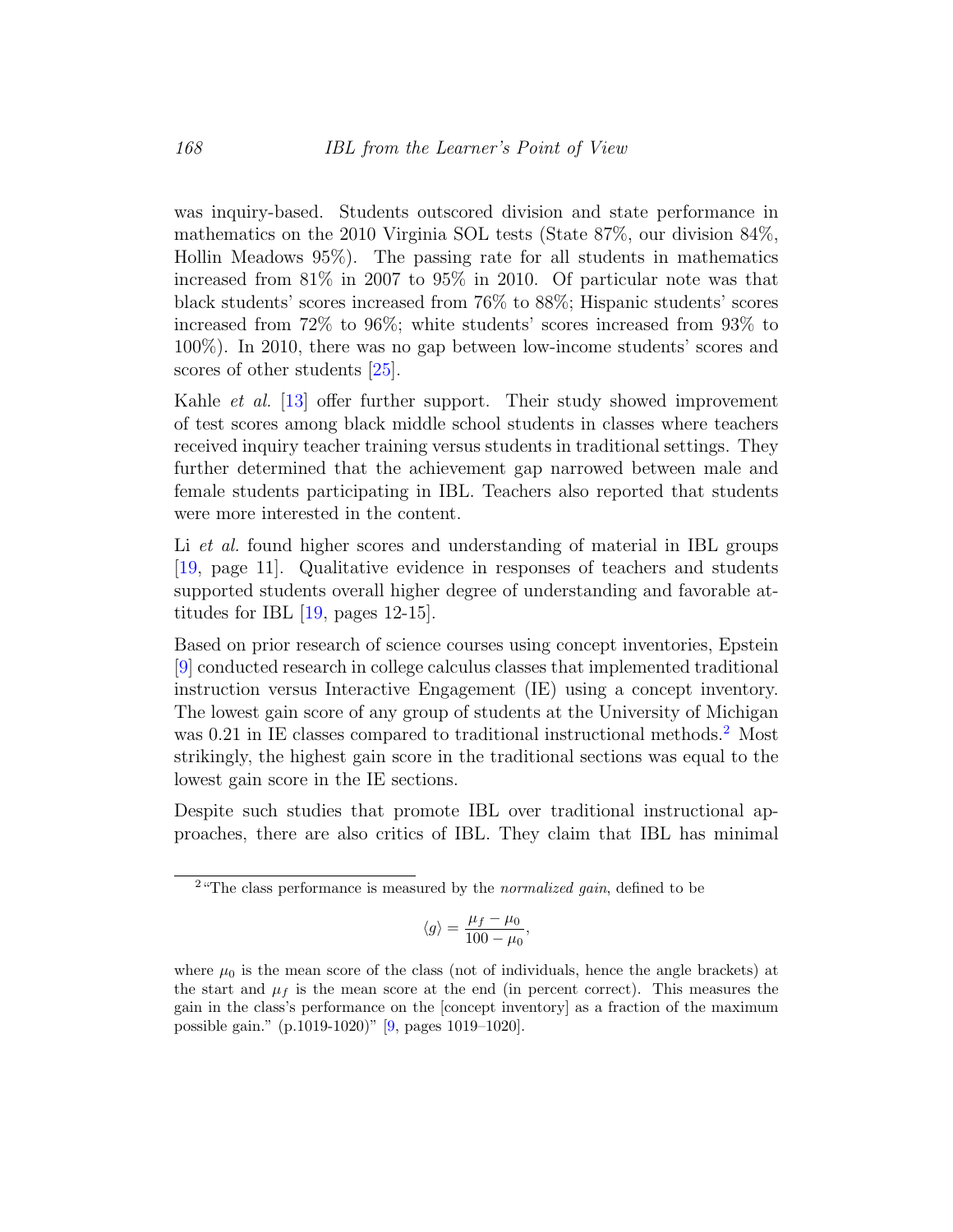teacher guidance during instruction. "The past half-century of empirical research on this issue has provided overwhelming and unambiguous evidence that minimal guidance during instruction is significantly less effective and efficient than guidance specifically designed to support the cognitive processing necessary for learning" [\[15,](#page-20-7) page 76]. Prior knowledge is applied to new problems. The more experience and expertise teachers have, the more the students will be able to solve new problems. Such critics write:

The goal of instruction is rarely simply to search for or discover information. The goal is to give learners specific guidance about how to cognitively manipulate information in ways that are consistent with a learning goal and to store the result in long-term memory. [\[15,](#page-20-7) page 77]

Their research shows that students learn better when guided [\[15\]](#page-20-7). Kirschner et al. [\[15\]](#page-20-7), clearly not proponents of IBL, state that tests performed over the decades seeking data on IBL students show that overall effectiveness is less than students who were taught in traditional ways. Post-testing scores are lower for IBL.They further purport that with more than fifty years of investigation, there is no body of research supporting the minimal instruction technique. They argue that research almost uniformly supports direct, strong instructional guidance rather than constructivist based minimal guidance during the instruction of novice to intermediate learners [\[15\]](#page-20-7).

More recent research seems to imply consistently that student performance benefits from the IBL approach. However given contradicting work such as [\[15\]](#page-20-7), one might consider other tangible outcomes besides performance. Within the past ten years, a growing body of research has suggested that IBL has numerous benefits to students in addition to improved performance. In particular, recent research has emphasized attitudinal or behavioral changes in the students as a result of taking an IBL course. Davidson [\[7\]](#page-20-8) found that students reported greater confidence in their mathematical abilities. They also reported a preference for in-class activity as opposed to lecture. In Davidson's study, the professor noticed that the students were more engaged and energized. Matthews and Hodge [\[22\]](#page-21-6) also studied IBL implementation in a history of mathematics college course for pre-service teachers and found that students reported higher levels of confidence. Additionally, students were inspired by the experience.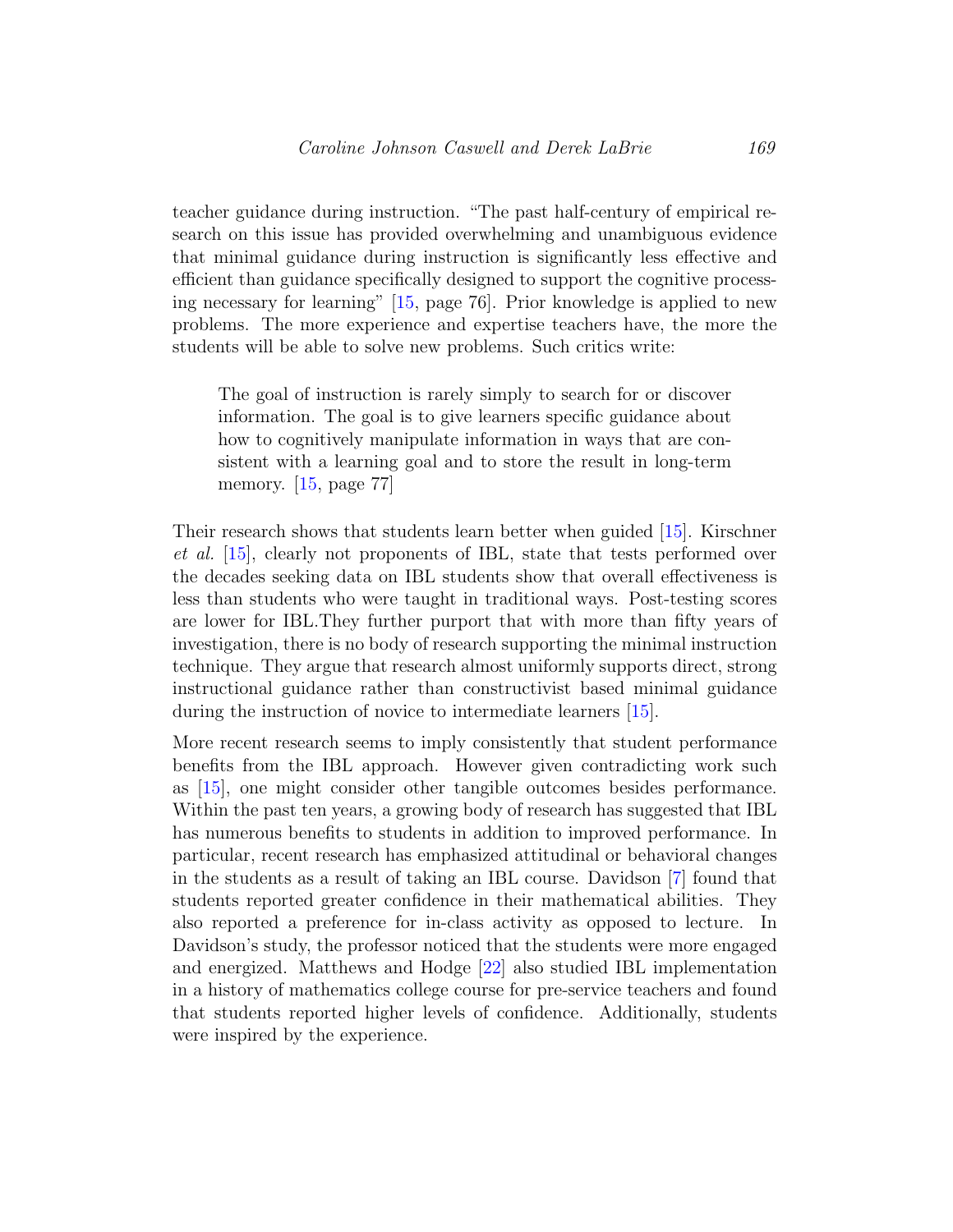In a deviation from much of the existing research, these studies address qualitative student affects stemming from IBL techniques. In an attempt to augment research on student benefits, Caroline, a mathematics education researcher, approached Derek, a graduate pre-service educator, about his first experience with IBL in a collegiate, linear algebra course. The rest of the article reports on the collaboration that resulted.

In what follows, we specifically emphasize the student experience. Students have strong feelings about their instructional experiences and we believe their voices need to be a part of our investigations. There have been a number of studies on the efficacy of teachers, but few on the efficacy of students. In the following we work with the principle that if we ask them, they will tell us what they learn and how they learn best. It is our conviction that asking students to tell their stories has power and meaning, that test scores and assessments do not tell the whole story, and that a students journey is of value to the learning process.

#### 5. The Study

The co-authors in this study are advisee (Derek) and advisor (Caroline) in the Mathematics and Computer Science Department. Derek is a graduate student earning an MAT in Mathematics while obtaining his secondary teaching licensure. Caroline is a faculty member who teaches practicum and student teaching courses for secondary mathematics teacher candidates. During an advising session, the co-authors decided to examine the implementation of inquiry-based instruction in an upper level mathematics course, linear algebra, from his perspective.

In what follows, Derek writes about his experiences throughout the semester (Fall 2015) and reflects a year later (July–August 2016) on his overall impressions. To supplement the student perceptions, the Linear Algebra course instructor was interviewed and student feedback forms were used to validate the student's findings.

The class met four (4) hours per week for fourteen weeks. There were two (2) exams, five (5) problem sets, weekly in class problems and homework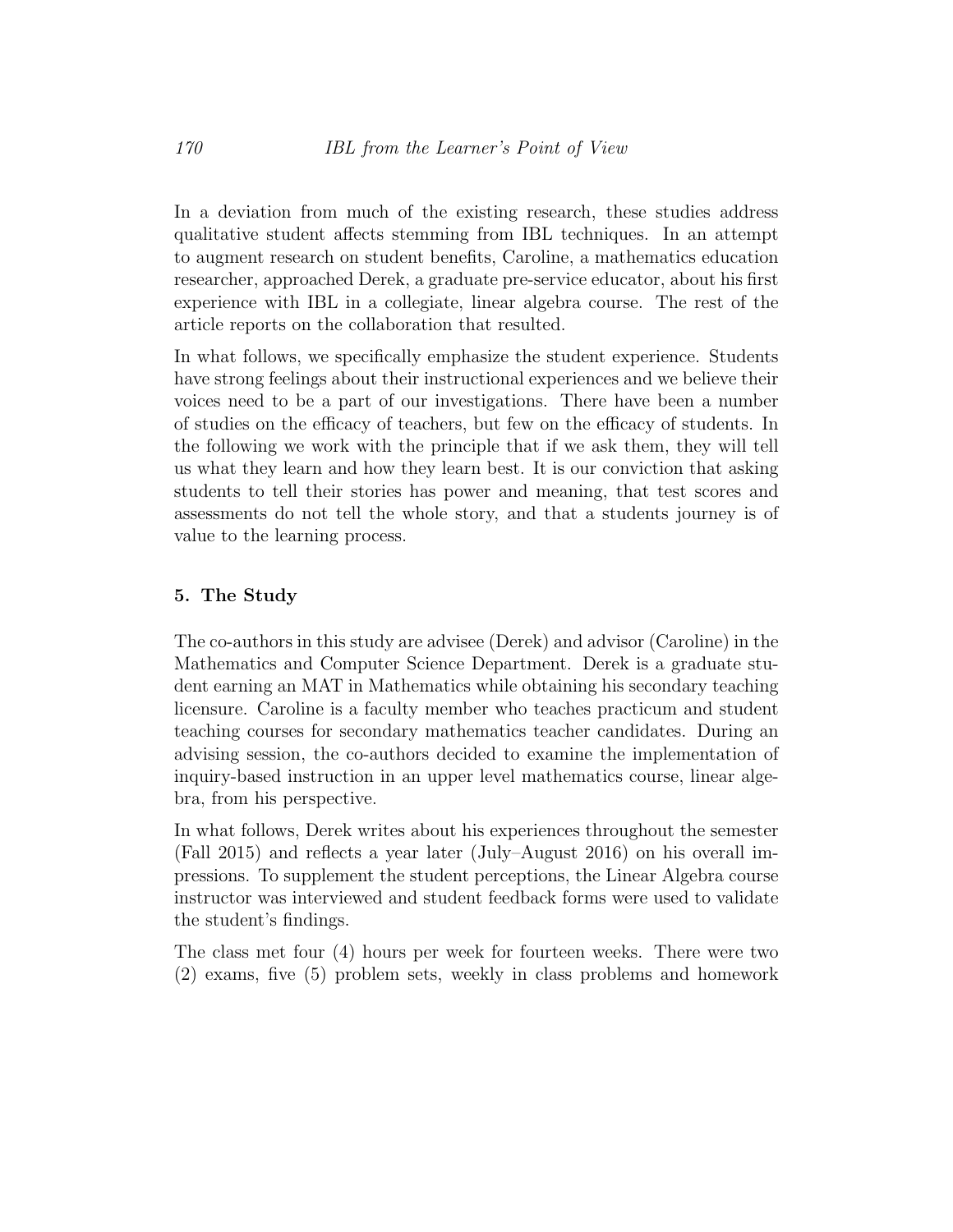culminating to a final project with presentation.<sup>[3](#page-11-0)</sup> The problem sets were graded, required proof writing, and a deep understanding of the material that was being covered in class. The course was held at Rhode Island College in Providence, RI.

The student, Derek, was enrolled in the course with six other matriculating students. The majority of the students were Mathematics majors. Two were Secondary Mathematics majors; of which both were second bachelor's degree candidates, which means they had both earned a prior undergraduate degree, not in mathematics.

# 6. A Student's Reflection of IBL

Throughout his studies, Derek had noticed a dichotomy between the education courses and the mathematics courses he was taking. In general, his mathematics classes were all predictable in their pedagogical processes. Each class was teacher centered and students were expected to write notes, by copying what the teacher dictated and recorded on the board. Education courses meanwhile employed ideas about techniques such as "Understanding by Design" [\[33\]](#page-22-6) and IBL.

Education instructors expected students to write lesson plans that encouraged their pupils to think critically and work cooperatively to develop solutions that are meaningful. He liked the academic and professional support from his instructors. From his educational experience, now pursuing a master's in teaching mathematics, the education department seemed to be on the right track. Yet he observed that the pedagogy he was learning via the education department was not realized in his mathematics courses. He did not see these best practices being implemented to increase students' learning. He was constantly wondering why he was not seeing these more innovative IBL lessons in his mathematics courses. Why this dichotomy?

It was during his fifth semester that he was scheduled to take linear algebra. On the first day, the professor announced to the class that they would be learning the course content through IBL methods. The instructor explained that everyone would be learning the material for the most part on their

<span id="page-11-0"></span><sup>3</sup>L. Pinheiro, course syllabus, 2015.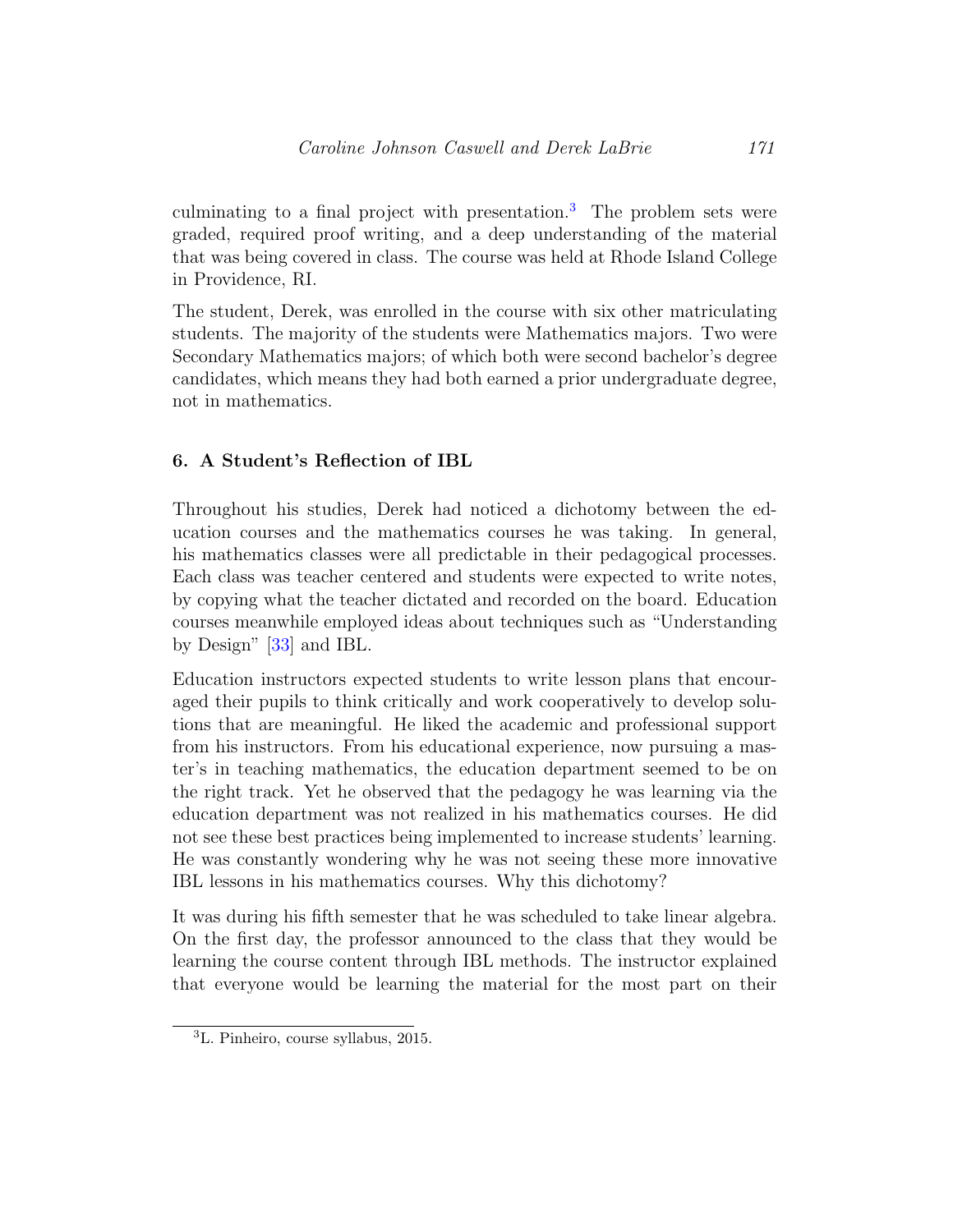own and would be responsible for preparing material for class discussions on a given topic each day. At first, Derek was really apprehensive because he knew that a higher level mathematics course would be rigorous. Even though he had always been a top performing student in the past, he did not feel confident that he could excel in an IBL classroom in this particular course. Derek felt like he was going to fail without the professor's direct guidance and support. In other words, even though he knew of the value of the particular pedagogy from prior experience, Derek himself noted that he was hesitant and had qualms about its practice in a mathematics class.

Higher level mathematics courses provide a challenge for any student. As mentioned earlier, the class was small, less than 10 students. It met twice a week for two hours. From the very beginning, the students were expected to read the book and do the homework on their own without being shown any previous examples. As many would agree, reading a mathematics text book, especially one on linear algebra, is not an easy task.

Nonetheless Derek took on the challenge. He spent multiple hours preparing for each class. Most of the time he felt like he had no idea what he was doing. Unfortunately, he did not understand how to use the textbook to help him. Thankfully the expectations for accuracy on proof and calculations that were done for homework were extremely relaxed. Students were allowed to leave their thoughts and comments blank when the answers eluded them. At the beginning, he consistently left questions unanswered. Deciphering mathematical text and coming up with proofs for concepts he had never seen was quite challenging and often seemed impossible.

The cohort reviewed homework together and all the problems were discussed as a group. Encouraging students to work together not only deepens the "teaching" student's comprehension of the content, but affords the peer with an alternate explanation [\[7\]](#page-20-8).

The professor discussed his approach as one that did not give the students solutions to problems. He would steer the students in the right direction if something was missing or if their logic was unsound. From the professor's perspective, "I would fill in the gaps."[4](#page-12-0)

<span id="page-12-0"></span><sup>4</sup>L. Pinheiro, personal communication, 2016. See Appendix [B.](#page-24-0)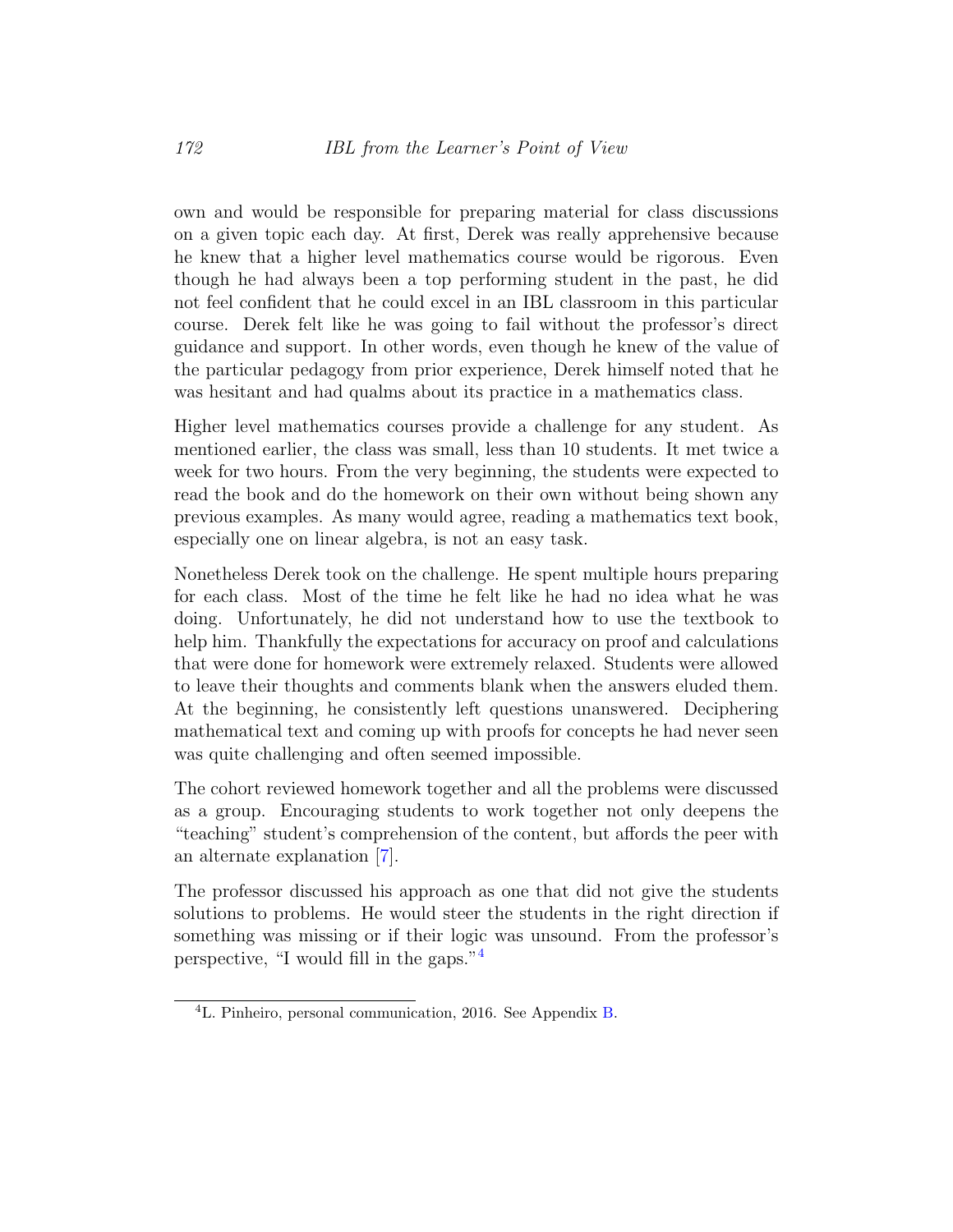Eventually the students began to ask each other for assistance instead of the professor. It was reassuring for Derek to know that other students were also experiencing difficulties. As the group went through the assigned problems, they were asked to mark any comments or corrections in colored pen so the professor could see the progression of thinking. The assignment was passed in at the end of class. Derek and other students (as could be seen from the student feedback forms from that semester) expressed value in this group approach to learning.

In one class, for example, the assignment required students to show that the zero vector,  $\bf{0}$  of a vector space V is unique. Derek attempted to solve the question based on his prior knowledge of algebra, see Figure [3](#page-13-0) below.



<span id="page-13-0"></span>Figure 3: Derek's original attempt to prove the zero vector of a vector space V is unique.

When he presented his proof to the class, the professor said that more justification was necessary (shown by the arrow in the figure). A classmate then presented a solution which justified the proof. As required by the instructor, Derek wrote this down in pen, see Figure [4](#page-14-0) on the next page.

Over the first couple of months, Derek went to the professor during office hours and met with classmates for whatever insights he could muster. He constantly felt defeated by the subject matter. But as time went on, he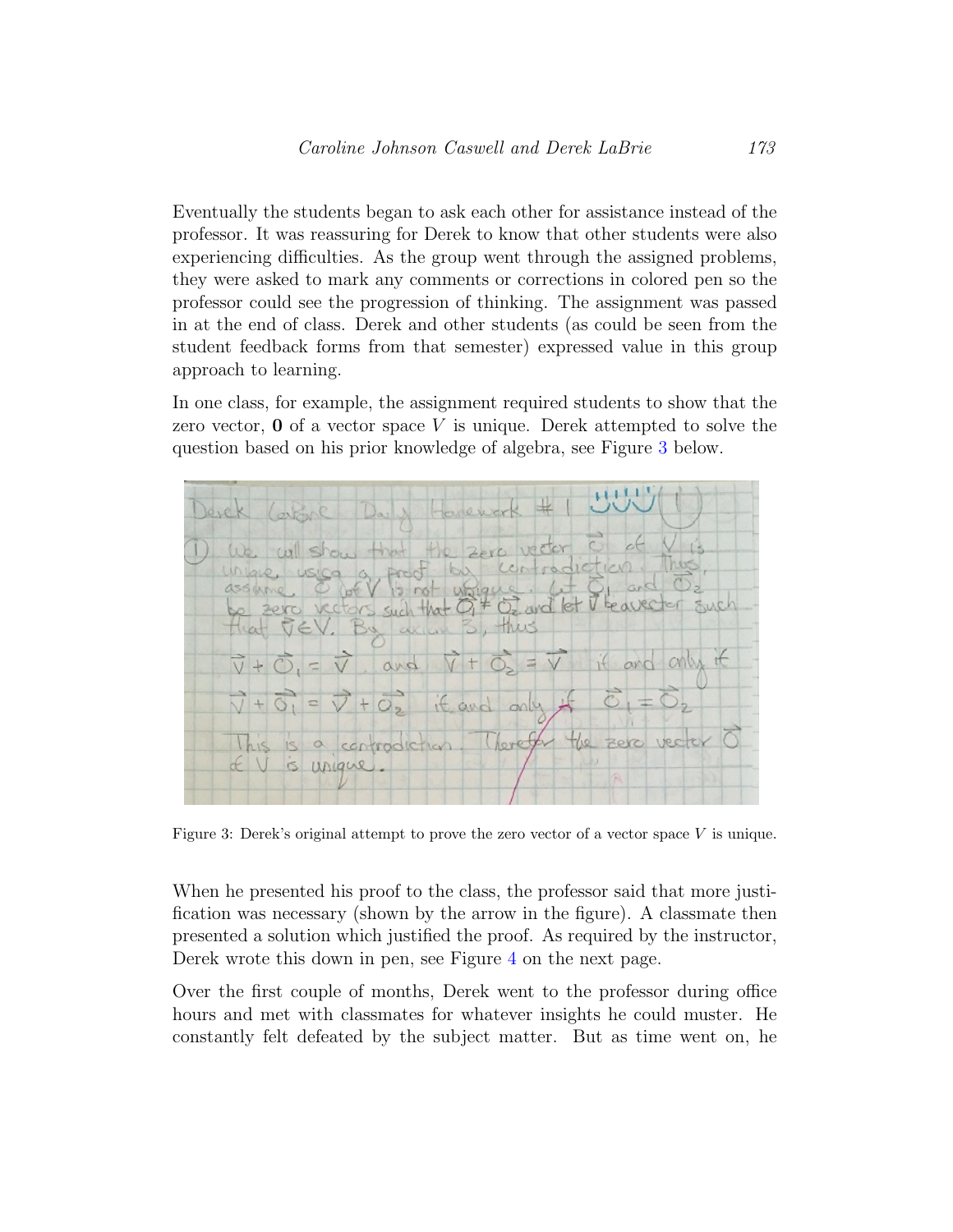

<span id="page-14-0"></span>Figure 4: Derek's revision of the zero vector of  $V$  is unique proof.

noticed that his knowledge of the subject slowly improved. He recognized that he was building strategies for proof writing and problem solving and actually starting to understand the material.

It should be noted that Derek's extraverted nature facilitated the IBL process. He was not afraid to go to the board to present a proof that was unfinished. He also felt very comfortable engaging with other students even though he often had very little knowledge of the subject to offer when learning something new.

This content in this class was extremely challenging. Derek and the other students in the class (as seen in the student feedback forms from that semester) spent countless hours solving for every problem they were given. It was through this determination to find the answer that he noticed a positive change in his ability to think critically about new concepts. As he became better versed in the language of linear algebra, he found himself able to look at solutions from a variety of standpoints. Derek became a much more flexible thinker in mathematics.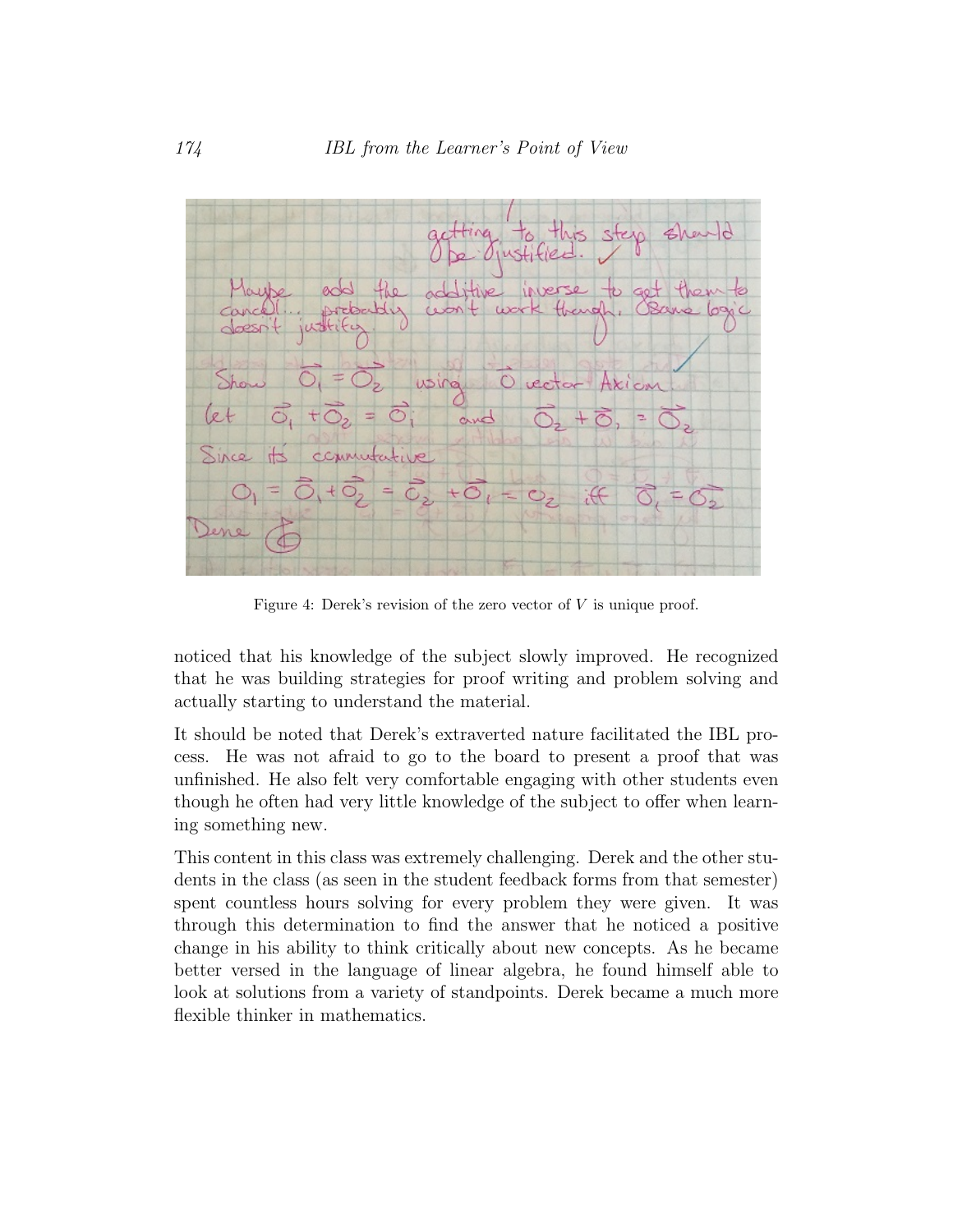Looking back a year later, Derek still remembers and understands the content. According to the instructor, the students may not have covered as much as a typical linear algebra class, but the students understanding went much deeper than a traditional mathematics course. This can be attributed to a student centered learning environment in which participants dictate the pace. Smaller content scope combined with a student managed pace enhanced retention of the material. In fact, Derek reported recall of content more than one year later for the majority of topics that were covered in class (i.e. vector spaces, linear transformations, determinants, linear independence and dependence, bases, span, eigenvectors, and kernel).

In contrast to a traditional lecture approach, the students in Derek's class spent considerably less time taking notes, memorizing theorems and algorithms, and taking exams. Derek's overall perception was that this experience was a strong impetus for him to implement IBL in his future classroom. Finally, experiencing it personally and participating in its structure within the mathematics classroom was an extremely beneficial experience.

#### 7. Discussion

When students learn conceptually, a more significant emotional and intellectual engagement occurs. According to Epstein [\[9\]](#page-20-6) most students leave introductory courses without a solid grasp of the basic [mathematical] concepts. Wathall  $[30]$  explains that conceptual understanding is more important than the memorizing facts and formulas. One way to approach conceptual learning is through IBL. Derek's experience with IBL was both emotionally and intellectually challenging. He felt that he learned the mathematics more deeply by first struggling with the content on his own and then with his classmates.

When developing inquiry tasks, the stimulus should be just above the current knowledge of the student, according to Vygotsky's Zone of Proximal Development construct [\[3,](#page-19-0) [26,](#page-22-8) [28\]](#page-22-4). The task is meant to stimulate interest and spark curiosity. It should evoke some level of frustration, but not to the point where the student gives up. In the context of an IBL classroom, it is common for students to be frustrated in the beginning.<sup>[5](#page-15-0)</sup> Matthews and Hodge [\[22\]](#page-21-6) reported students were challenged and felt out of their "comfort

<span id="page-15-0"></span><sup>5</sup>L. Pinheiro, personal communication, June 2, 2016. See Appendix [B.](#page-24-0)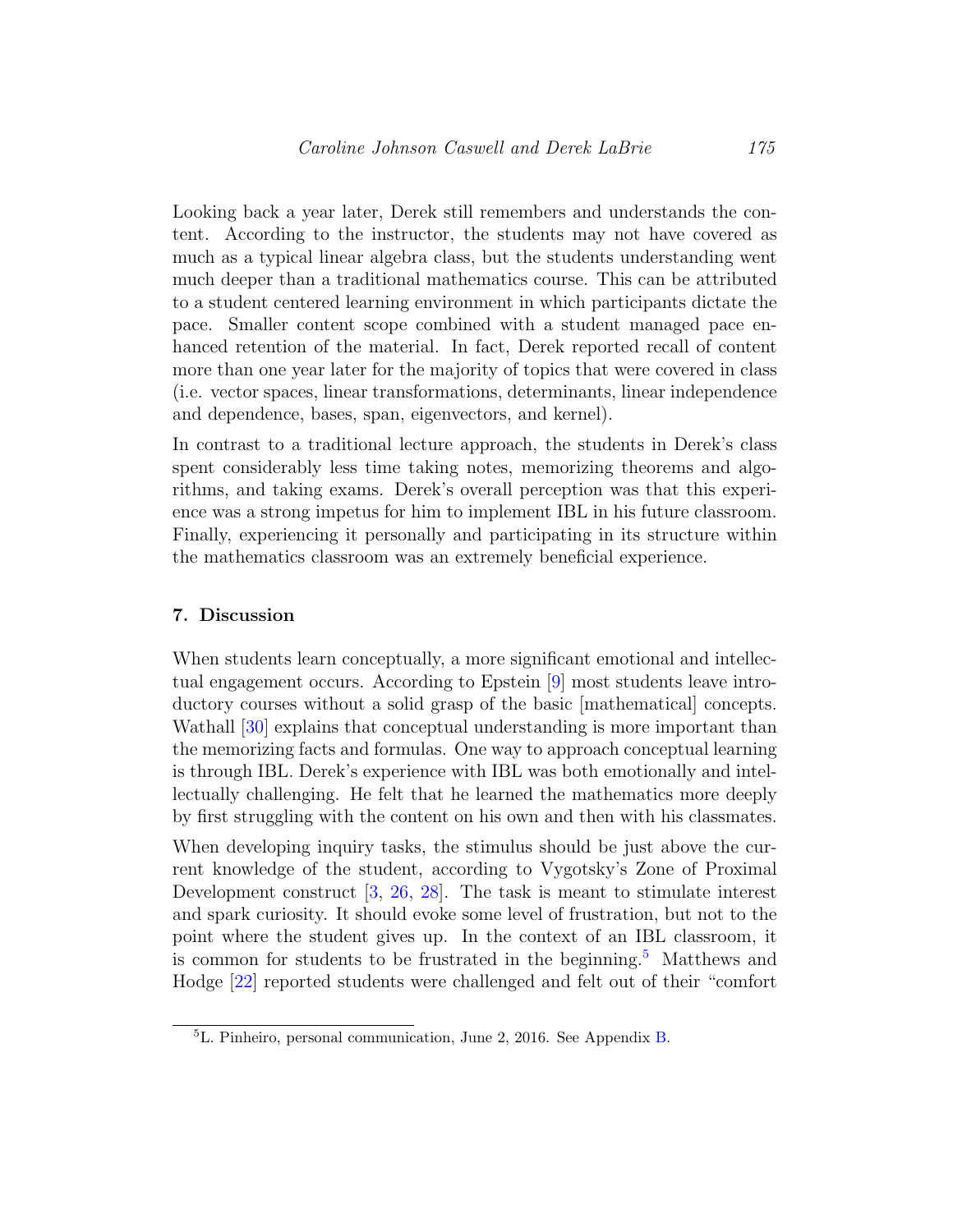zone" [\[22,](#page-21-6) page 35] at first. Derek also reported feeling lost at first and extremely frustrated. Over time, his confidence increased so he could achieve success beyond what he believed he was capable of.

According to Blair, "[i]nquiry is not about independent discovery, but about a collaborative process in which the teacher introduces mathematically valid forms of reasoning at a point when they are necessary and relevant" [\[3,](#page-19-0) page 35]. Inquiry leads to higher levels of motivation and deeper levels of conceptual understanding [\[3,](#page-19-0) [30,](#page-22-7) [32\]](#page-22-0). Derek's own experience in working with his peers solidified his own conceptual understanding and strengthened his ability to write proofs. His professor infused key concepts as necessary to propel the group forward.

Some teachers believe that there is not enough class time to implement IBL practices; we do know, however, that research such as [\[3\]](#page-19-0) disagrees. Other teachers assert that some students are not able to handle this type of rigor and will not be successful. The studies we referenced above refute that claim. Furthermore in our study, the professor found that the students were successful in spite of his reservations. As educators, we need to expect more of our students by providing them with challenging inquiry tasks, encouraging them to collaborate with classmates, and supporting them to achieve amazing results. Marshall and Horton [\[21\]](#page-21-2) report that students who sit and listen to lectures and participate in rote learning are less likely to be involved in critical thinking activities. Their study showed higher-level thinking and learning takes place when traditional class time is substituted with student exploration activities in mathematics or science classes. Upon observing over a hundred middle-level classrooms, the researchers found students that were involved in IBL activities were required to "verify, justify, develop, and formulate" [\[21,](#page-21-2) page 99] during exploration activities deepening their understanding of conceptual mathematics involving higher levels of critical thinking. Furthermore, students typically enjoy the challenge. Derek reported enjoying the inquiry tasks while deepening his conceptual learning.

According to Scruggs and Mastropieri [\[27\]](#page-22-9), when using IBL in place of a textbook approach in two science units, high school special needs students yielded significantly higher achievement than their peers who used a textbook. Ninety-six percent enjoyed using the IBL approach, while 80% of the students found IBL activities to be more helpful in the learning process and were more motivated. Pre- and post-tests revealed that when students were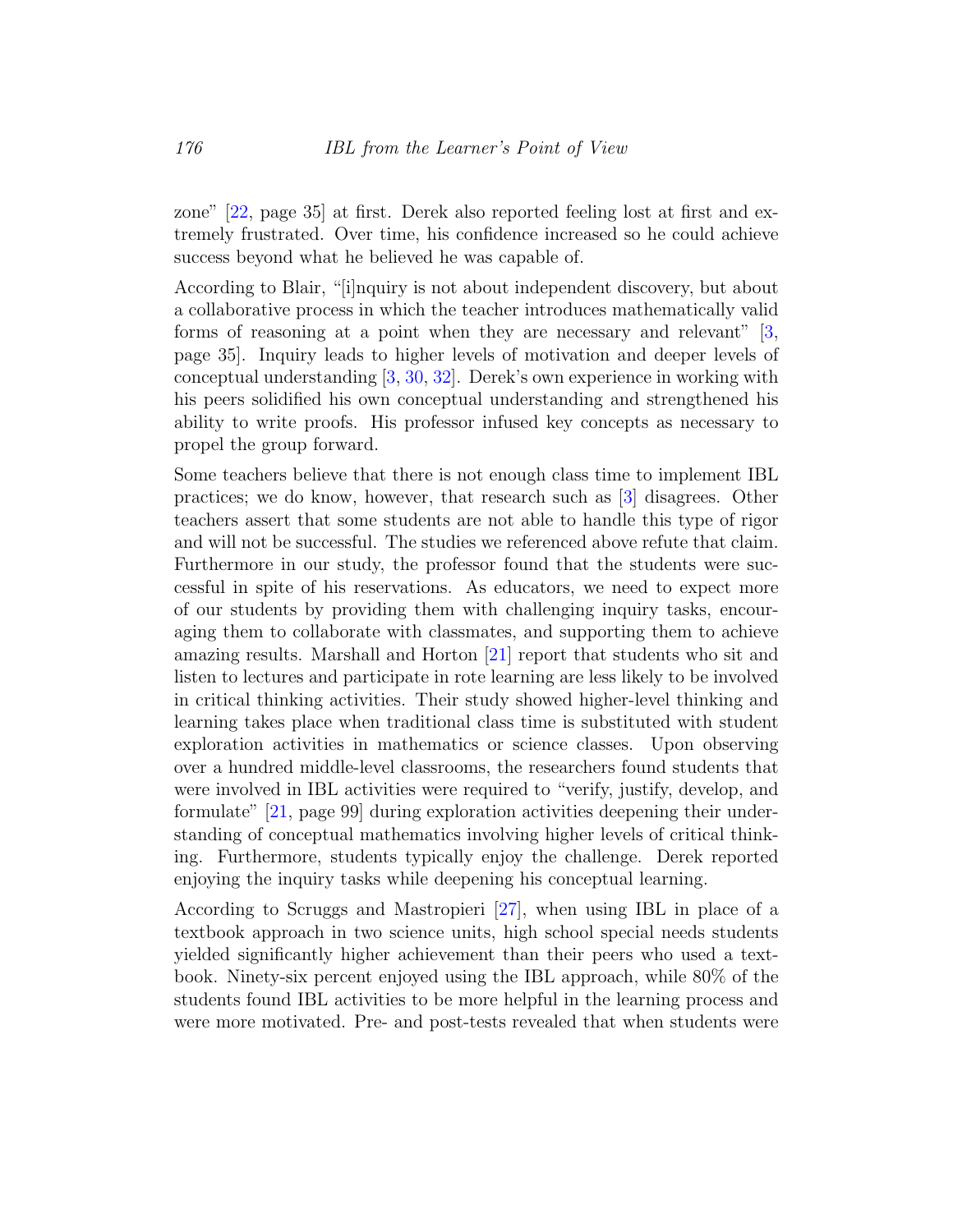taught with IBL, they learned more and remembered more than their peers taught through traditional instruction [\[27\]](#page-22-9). This finding is consistent with Derek's own experience with IBL. Derek believes that the IBL instructional method is the reason he has retained the mathematical content for more than one year. As a future teacher, he wants to employ instructional strategies that yield long term benefits for students.

Derek learned many lessons while enrolled in an IBL course. Some of the lessons were about mathematics and some were about him. He learned to be persistent in working through challenging content. Another lesson learned was that he does not have to do it all alone. Solving challenging tasks may require support from peers. There are benefits to thinking and talking through problems together. In the end, his acknowledgement of owning his learning with long-term recall and increased self-efficacy was life changing.

Instructors should be aware that students need to be prepared and instructed to learn in new ways.<sup>[6](#page-17-0)</sup> This takes time and patience on the part of the teacher. The instructor should realize that, at times, direct instruction may be useful, particularly when a group of students needs support on a particular concept; this was noted in the student feedback forms from the semester. A common behavior, however, is to relapse into old comfortable habits of direct instruction. Students may themselves welcome the traditional approach as it is familiar and predictable, but instructors should persevere.

Content is often "learned" for the test and then forgotten. If we want our students to become lifelong learners, then we need to give them challenging content where they learn to think for themselves. Students will then develop the ability to learn content with a greater sense of responsibility, autonomy, and confidence.

Having an IBL textbook is optimal for ensuring that the tasks assigned to students are of IBL scope.<sup>[7](#page-17-1)</sup> Today the IBL community in mathematics, organized around the Special Interest Group of the Mathematical Association of America on IBL (IBL SIGMAA) and the [Journal of Inquiry-Based Learn](http://www.jiblm.org)[ing in Mathematics](http://www.jiblm.org), is thriving. As a result, there are resources available to instructors at any level, and it is possible to use IBL for any mathematics course; see Appendix [A,](#page-24-1) for instance, for a list of IBL Calculus texts.

<span id="page-17-0"></span><sup>6</sup>L. Pinheiro, personal communication, June 2, 2016. See Appendix [B.](#page-24-0)

<span id="page-17-1"></span><sup>7</sup>L. Pinheiro, personal communication, June 2, 2016. See Appendix [B.](#page-24-0)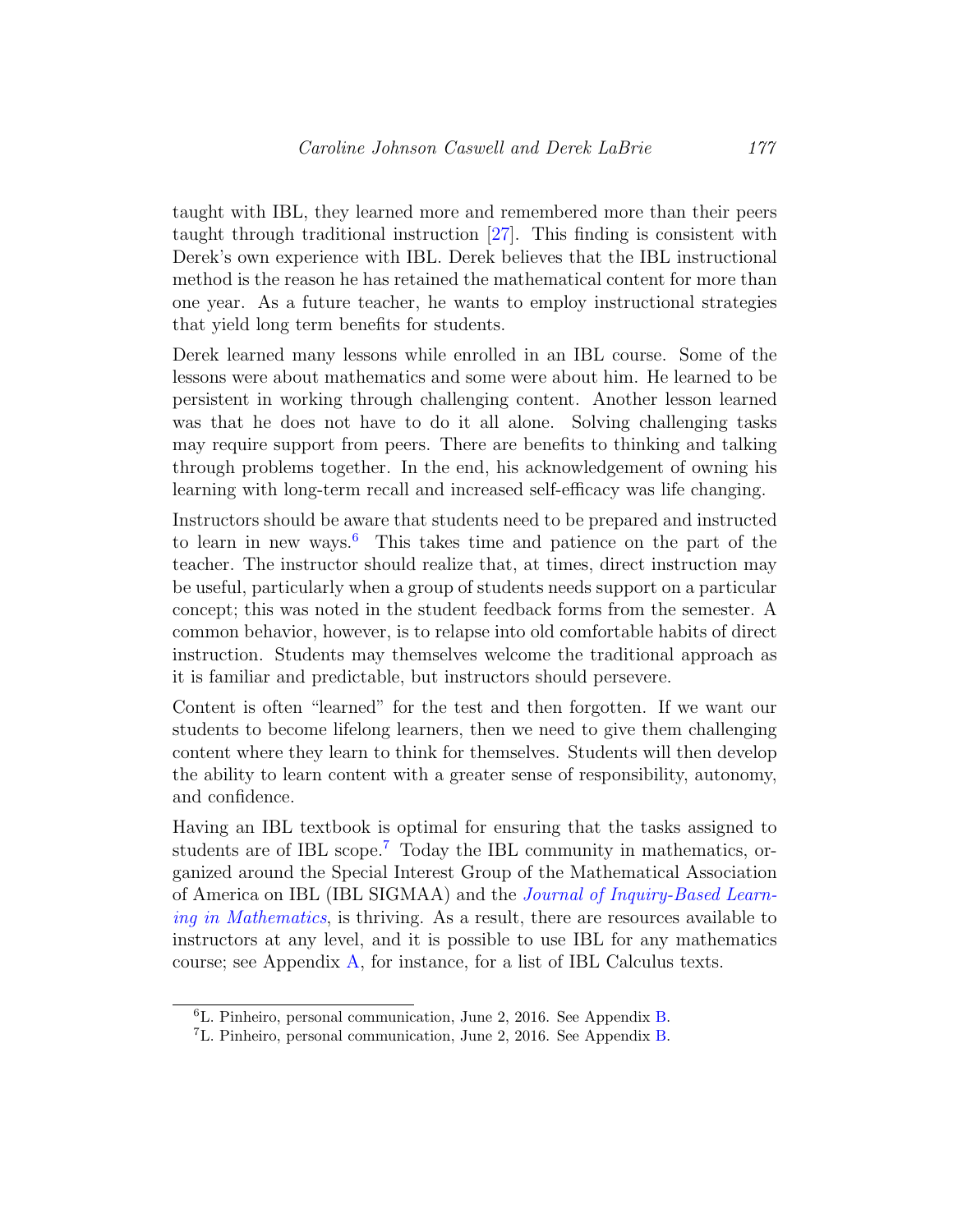#### 8. Limitations

This paper incorporates one student's perspective of one specific college class with a small group of students. Because all of the students were mathematics or mathematics education majors, this is hardly a random sample. Additionally, at a class size of  $n=7$ , these observations are not valid for statistical inference. The class was comprised of a homogeneous group of students. Nor it is particularly generalizable for all students. However, to date, little work has been done on a student's reflection on his/her learning with the IBL instructional methodology. We hope that our study will encourage others to explore student experiences in similar ways in the future.

## 9. Conclusion

Current research documents the benefits of active, group learning over traditional teaching methods across multiple disciplines [\[32\]](#page-22-0). IBL is one method that employs active group learning [\[21\]](#page-21-2). IBL reduces the gap between subgroups of students (gender, race, socioeconomic status, learning needs, and language learners). IBL also improves student engagement, motivation, and self-confidence [\[17\]](#page-21-1).

However, existing research seldom explores qualitative data on IBL techniques, ignoring a dimension of measuring its efficacy. This study examined key impacts of IBL through documenting a student's personal experience with a graduate course in linear algebra.

Derek's personal experience, which supports and augments existing research, indicated that benefits of IBL include greater content retention, confidence in mathematical reasoning, and increased group and personal responsibility for material. Additionally, Derek observed that his desire to engage in challenging tasks independently and with peers was increased. It is particularly interesting to note that Derek is a mathematics educator. The findings of the Laursen *et al.* study [\[17\]](#page-21-1) did not support mathematics educators to have significant affective changes. Yet, Derek and the students in his class experienced greater feelings of efficacy. Perhaps this is due to the fact that mathematics educators take similar courses to Bachelor of Arts mathematics majors so their mathematics content exposure is comparable.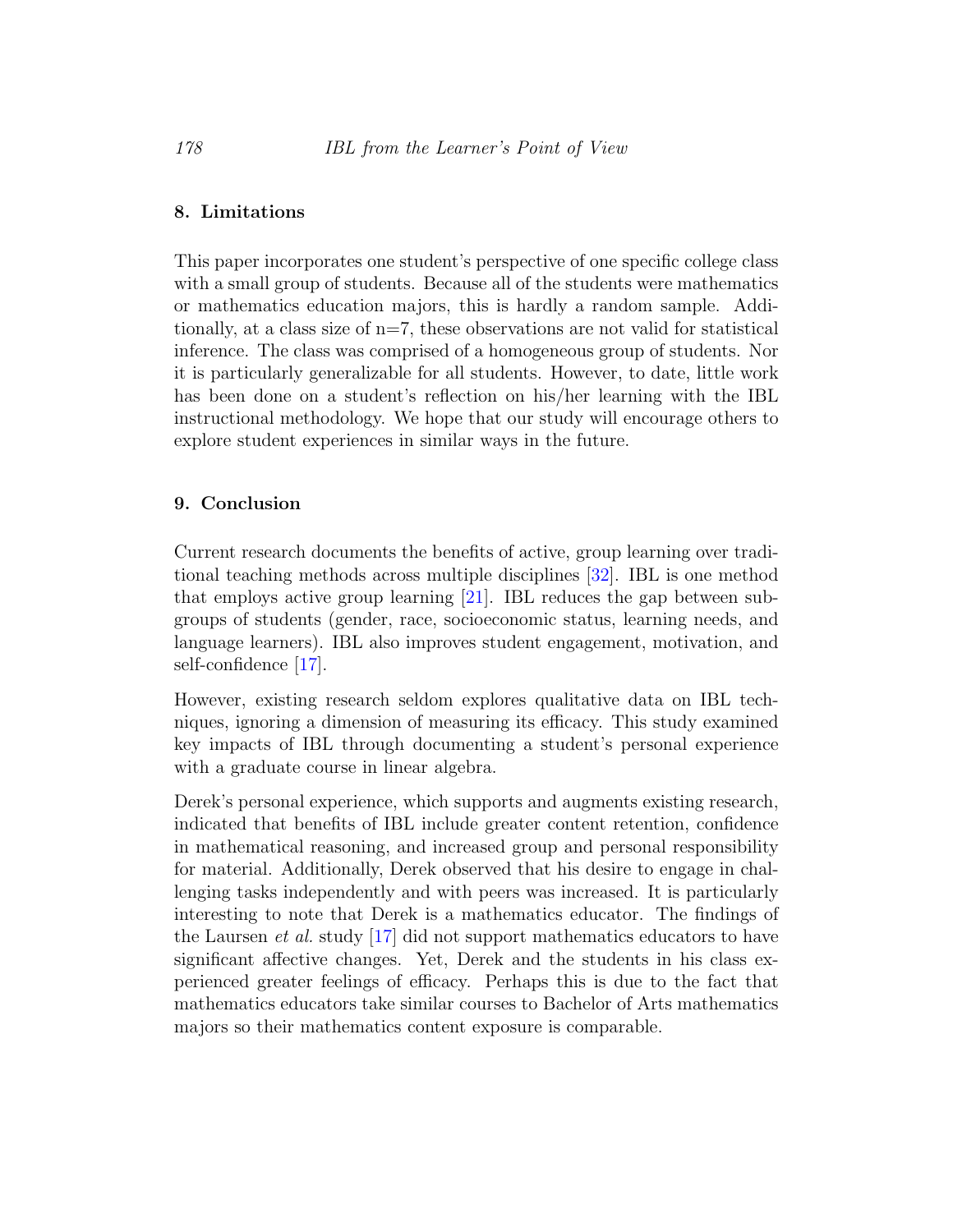The significance of this study's findings is two-fold: 1) in the IBL context, the students took responsibility of their learning, which yielded long-term benefits in content retention, and 2) this teacher candidate is determined to integrate inquiry-based learning in his future classroom instruction.

Unfortunately, IBL is not yet widely applied in mathematics instruction. The existing literature in the field of IBL, coupled with the unique approach of our study to measuring the improved learning outcomes in the IBL setting, should encourage its broader application. Our results will hopefully be deemed worthy of consideration for mathematics faculty and others interested in the types of pedagogy where students take ownership of their own learning.

#### References

- <span id="page-19-2"></span>[1] Dana C. Ernst, "Inquiry-based learning," web resource, available at <http://danaernst.com/resources/inquiry-based-learning/>, accessed on June 9, 2017.
- <span id="page-19-5"></span>[2] Olga Amaral, Leslie Garrison, and Michael Klentschy, "Helping English learners increase achievement through inquiry-based science instruction," Bilingual Research Journal, Volume 26 Number 2 (2002), pages 225–234.
- <span id="page-19-0"></span>[3] Andrew Blair, "Inquiry maths: An idea whose time has come", Mathematics Teaching, (May 2014), pages 32-35.
- <span id="page-19-1"></span>[4] Center for Inspired Teaching, Philosophy & Teaching Approach, web resource, available at [http://www.inspiredteaching.org/](http://www.inspiredteaching.org/inspired-teaching-demonstration-school/philosophy) [inspired-teaching-demonstration-school/philosophy](http://www.inspiredteaching.org/inspired-teaching-demonstration-school/philosophy), accessed on June 9, 2017.
- <span id="page-19-3"></span>[5] Elizabeth G. Cohen and Rachel A. Lotan, Designing Groupwork Strategies for the Heterogeneous Classroom, 3rd edition, Teachers College Press, New York, 2014.
- <span id="page-19-4"></span>[6] Elizabeth G. Cohen, Rachel A. Lotan, P. Abram, B. Scarloss, and S. Schultz, "Can groups learn?" Teachers College Record, Volume 104 (2002), pages 1045–1068.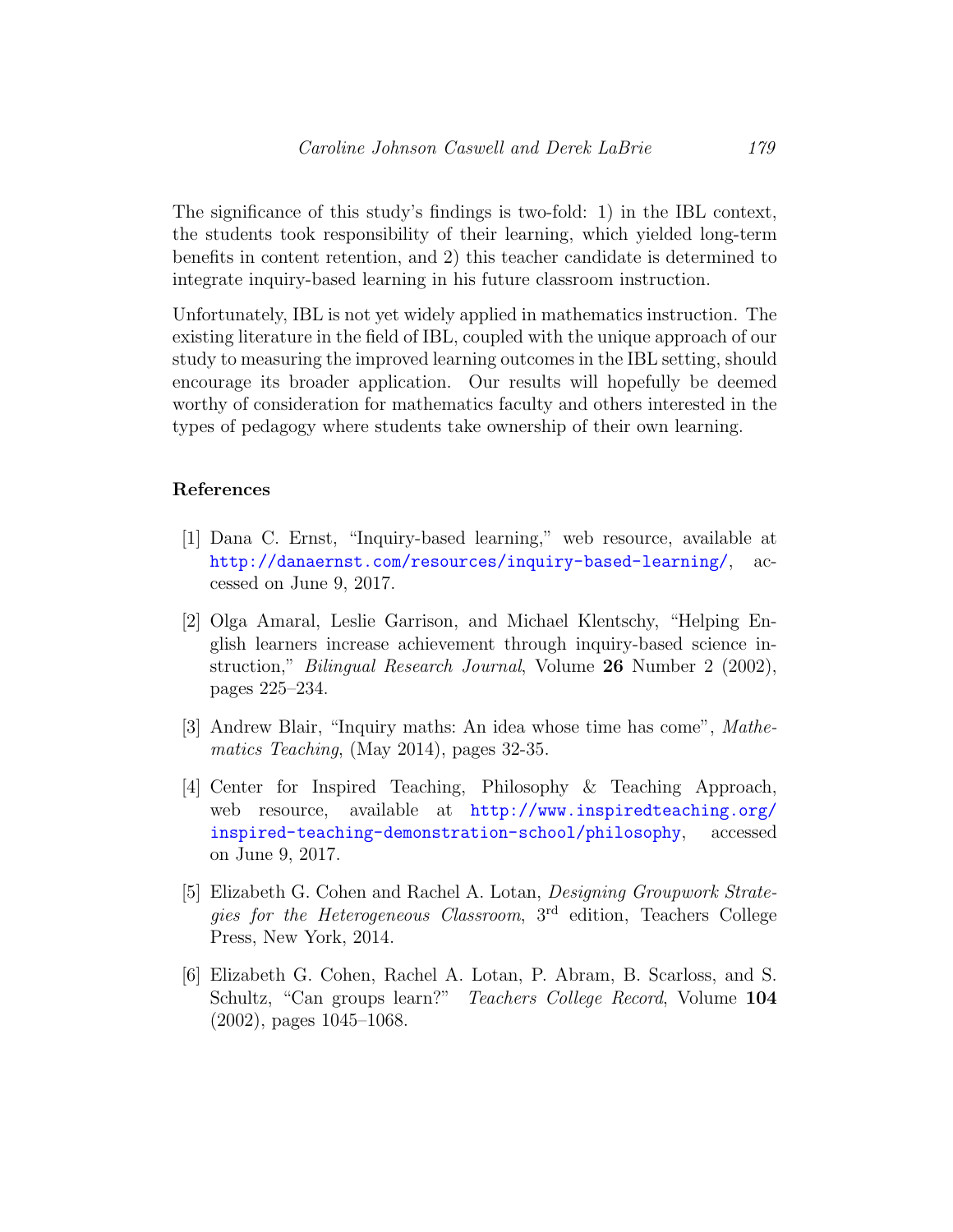- <span id="page-20-8"></span>[7] Denise D. Davidson, "Using peer instruction and the flipped classroom to teach reliability and validity," Syllabus, Volume 4 Number 2 (2015), pages 1–5.
- <span id="page-20-1"></span>[8] John Dewey, Democracy and Education: An Introduction to the Philosophy of Education, Macmillan, New York, 1916.
- <span id="page-20-6"></span>[9] Jerome Epstein, "The calculus concept inventory – Measurement of the effect of teaching methodology in mathematics," Notices of the American Mathematical Society, Volume 60 Number 8 (September 2013), pages 1018–1026.
- <span id="page-20-4"></span>[10] Scott Freeman, Sarah L. Eddy, Miles McDonough, Michelle K. Smith, Nnadozie Okoroafora, Hannah Jordta, and Mary Pat Wenderoth, "Active learning increases student performance in science, engineering, and mathematics", Proceedings of the National Academy of Sciences of the United States of America, Volume 11 Number 23 (June 2014), pages 8411–8415.
- <span id="page-20-3"></span>[11] Marja-Liisa Hassi, Marina Kogan, and Sandra Laursen, "Student outcomes from inquiry-based college mathematics courses: Benefits of IBL for students from under-served groups," Proceedings of the  $14^{th}$  Annual Conference on Research in Undergraduate Mathematics Education, edited by S. Brown, S. Larsen, K. Marrongelle, and M. Oehrtman, Portland, Oregon, Volume 3 (2011), pages 73–77.
- <span id="page-20-0"></span>[12] F. Burton Jones, "The Moore Method," The American Mathematical Monthly, Volume 84 Number 4 (April 1977), pages 273–278.
- <span id="page-20-5"></span>[13] Jane B. Kahle, Judith Meece, and Kathryn Scantlebury, "Urban African-American middle school science students: Does standards-based teaching make a difference?" Journal of Research in Science Teaching, Volume 37 Number 9 (November 2000), pages 1019–1041.
- <span id="page-20-2"></span>[14] Brian Katz, Personal Statement on the Future of the IBL Community, 2017. Available at [http://www.colorado.edu/eer/research/](http://www.colorado.edu/eer/research/IBLcommunity.html) [IBLcommunity.html](http://www.colorado.edu/eer/research/IBLcommunity.html), accessed on June 9, 2017.
- <span id="page-20-7"></span>[15] Paul A. Kirschner, John Sweller, and Richard E. Clark, "Why minimal guidance during instruction does not work: An analysis of the failure of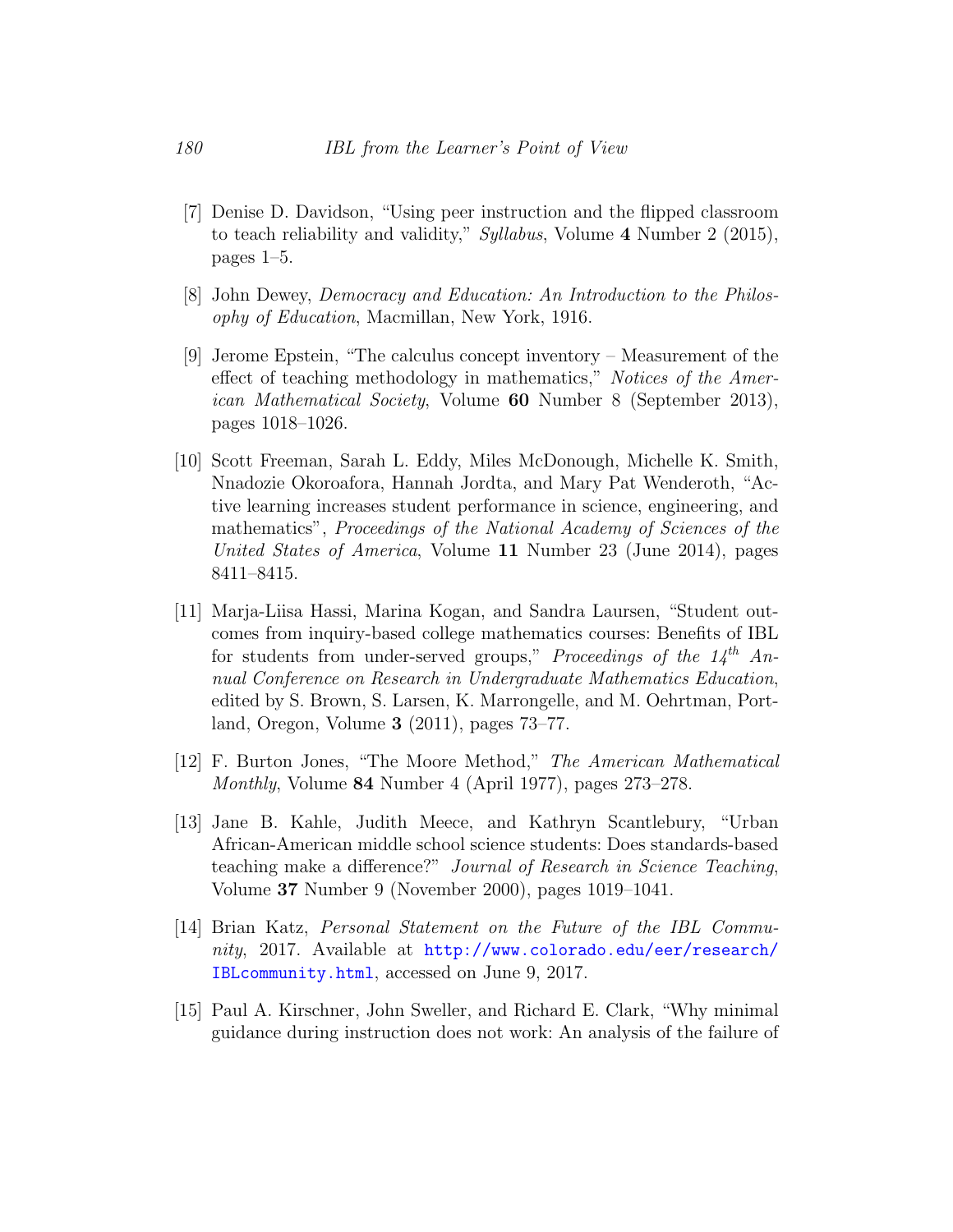constructivist, discovery, problem-based, experiential, and inquiry-based teaching," Educational Psychologist, Volume 41 Number 2 (2006), 75– 86.

- <span id="page-21-3"></span>[16] Marina Kogan and Sandra L. Laursen, "Assessing long-term effects of inquiry-based learning: A case study from college mathematics," Innovation Higher Education, Volume 39 (August 2013), pages 183–199.
- <span id="page-21-1"></span>[17] Sandra Laursen, Marja-Liisa Hassi, Marina Kogan, Anne-Barrie Hunter, and Tim Weston, Evaluation of the IBL Mathematics Project: Student and Instructor Outcomes of Inquiry-Based Learning in College Mathematics, Assessment & Evaluation Center for Inquiry-Based Learning in Mathematics, Boulder CO, 2011. Report available at [http://www.colorado.edu/eer/research/documents/](http://www.colorado.edu/eer/research/documents/IBLmathReportALL_050211.pdf) [IBLmathReportALL\\_050211.pdf](http://www.colorado.edu/eer/research/documents/IBLmathReportALL_050211.pdf), accessed on June 9 ,2017.
- <span id="page-21-4"></span>[18] Sandra Laursen, Marja-Liisa Hassi, Marina Kogan, and Tim Weston, "Benefits for women and men of inquiry-based learning in college mathematics: A multi-institution study", Journal of Research in Mathematics Education, Volume bf  $45$  Issue  $4$   $(2014)$ , pages  $406-418$ .
- <span id="page-21-5"></span>[19] Qing Li, Lynn Moorman, and Patti Dyjur, "Inquiry-based learning and e-mentoring via videoconference: A study of mathematics and science learning of Canadian rural students," Education Technology Research and Development, Volume 58 (2010), pages 729–753.
- <span id="page-21-0"></span>[20] W. Ted Mahavier, E. Lee May, and G. Edgar Parker, "A Quick-Start Guide to the Moore Method", Educational Advancement Foundation, posted on July 7, 2006, available at [http://legacyrlmoore.](http://legacyrlmoore.org/reference/quick_start-3.pdf) [org/reference/quick\\_start-3.pdf](http://legacyrlmoore.org/reference/quick_start-3.pdf), accessed on June 9, 2017.
- <span id="page-21-2"></span>[21] Jeff C. Marshall and Robert M. Horton, The relationship of teacherfacilitated, inquiry- based instruction to student higher-order thinking, School Science and Mathematics, Volume 111 Number 3 (March 2011), pages 93-101.
- <span id="page-21-6"></span>[22] Michael E. Matthews and Angela M. Hodge, "Using IBL in a History of Mathematics Course: A Skeptic's Success," Journal of Humanistic Mathematics, Volume 6 Number 2 (July 2016), pages 23–37. Available at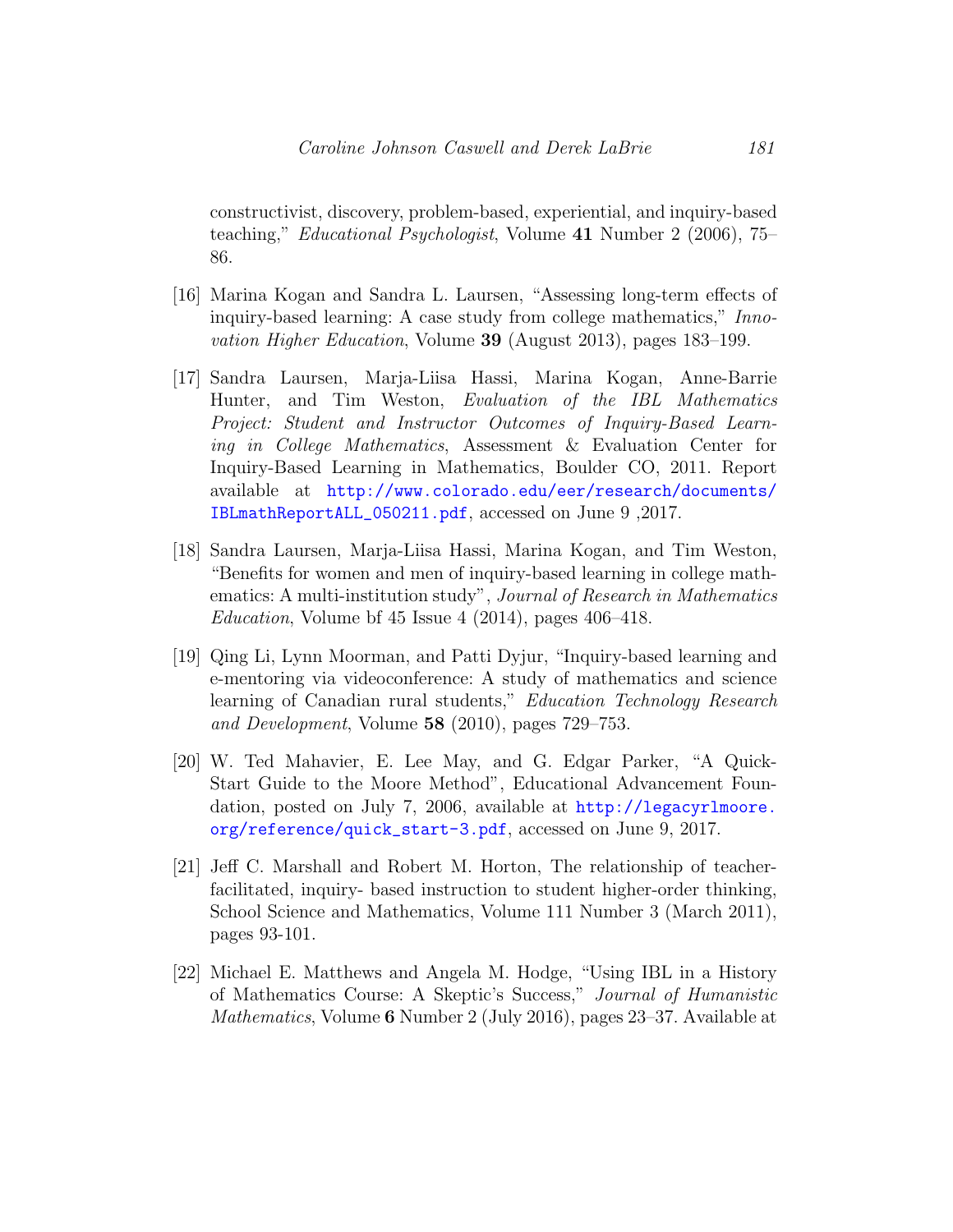<http://scholarship.claremont.edu/jhm/vol6/iss2/4>, accessed on June 9, 2017.

- <span id="page-22-5"></span>[23] Mid-Atlantic Equity Center, Opening up the Mathematics and Science Filters: Our School Did It, So Can Yours, booklet by Deanna Banks Beane, The American University, Washington DC, 1992.
- <span id="page-22-3"></span>[24] John Parker, R. L. Moore: Mathematician and Teacher, Mathematical Association of America, Washington DC, 2005.
- <span id="page-22-1"></span>[25] Jason Pittman, "Inquiry-based math in school gardens," Connect Mag*azine*, Volume 24 Issue 5 (May/June 2011), pages  $4-7$ .
- <span id="page-22-8"></span>[26] Katherine C. Powell and Jody J. Calina, "Cognitive and social constructivism: Developing tools for an effective classroom," Education, Volume 130 Number 2 (2009), pages 241–250.
- <span id="page-22-9"></span>[27] Tomas E. Scruggs and Margo A. Mastropieri, "Reading versus doing: The relative effects of textbook based and inquiry-oriented approaches to science learning in special education classrooms," Journal of Special *Education*, Volume  $27$  Number 1 (1993), pages 1–15.
- <span id="page-22-4"></span>[28] Marian Small and Amy Lin, More Good Questions: Great Ways to Differentiate Secondary Mathematics Instruction, National Council of Teachers of Mathematics, Arlington VA, 2010.
- <span id="page-22-2"></span>[29] Lev S. Vygotsky, Mind in Society, Harvard University Press, Cambridge MA, 1978.
- <span id="page-22-7"></span>[30] Jennifer T. H. Wathall, Concept-Based Mathematics Teaching for Deep Understanding in Secondary Classrooms, Corwin, SAGE Publications, Thousand Oaks CA, 2016.
- [31] Judith Watson, "Social constructivism in the classroom," Support for Learning, Volume 16 Number 3 (2001), 140–146.
- <span id="page-22-0"></span>[32] David Wells, Motivating Mathematics: Engaging Teachers and Engaged Students, Imperial College Press, London England, 2016.
- <span id="page-22-6"></span>[33] Grant Wiggins and Jay McTighe, Understanding by Design, 2nd edition, Association for Supervision and Curriculum Development, Alexandria VA, 2005.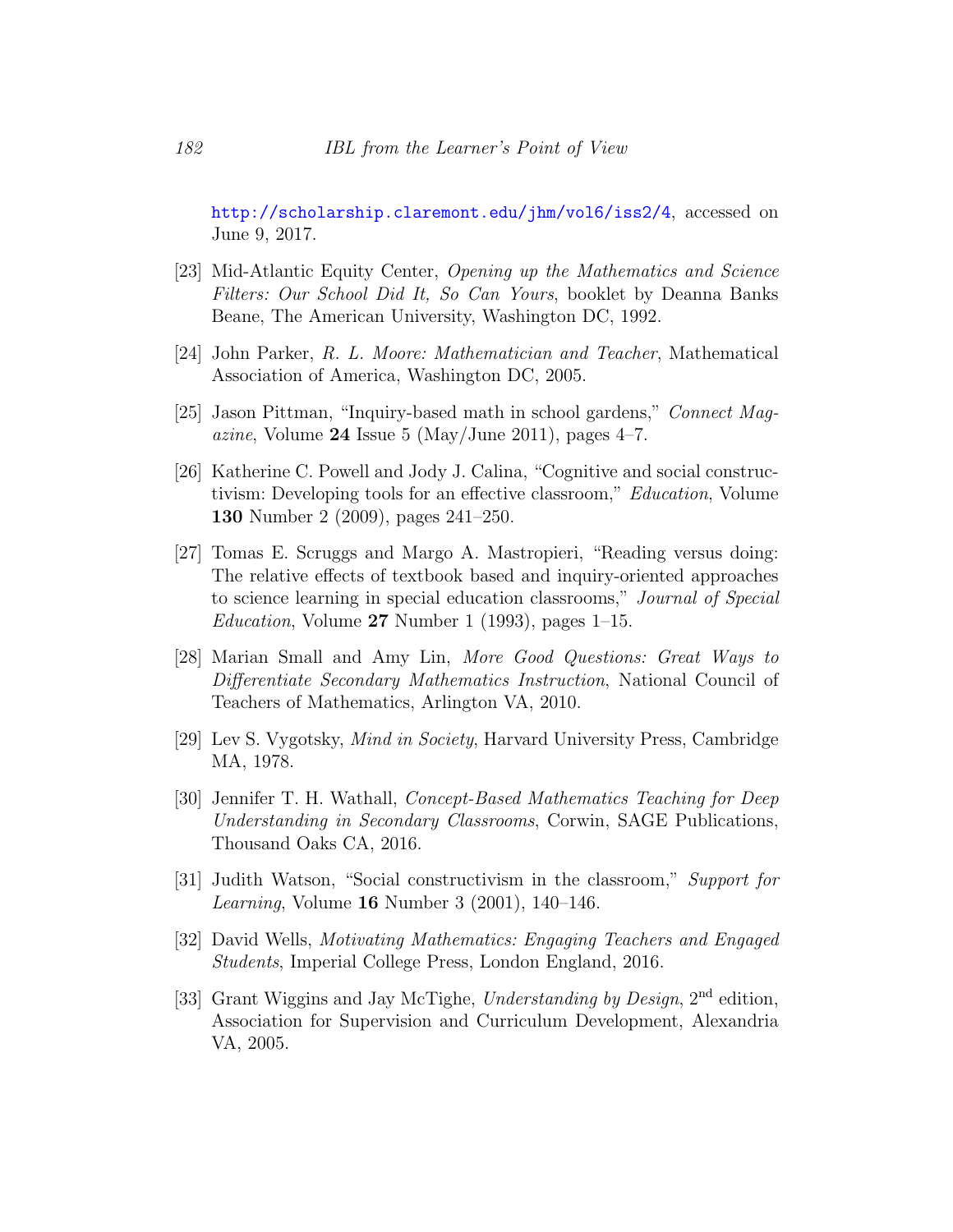- <span id="page-23-0"></span>[34] Brian Winkel, "Computers have taken us to the brink in mathematics ... and we have balked," *Computers in the Schools*, Volume 30 (2013), pages 148–171.
- <span id="page-23-1"></span>[35] Stan Yoshinobu and Matthew G. Jones, "The coverage issue," PRIMUS, Volume 22 Number 4 (2012), pages 303–316.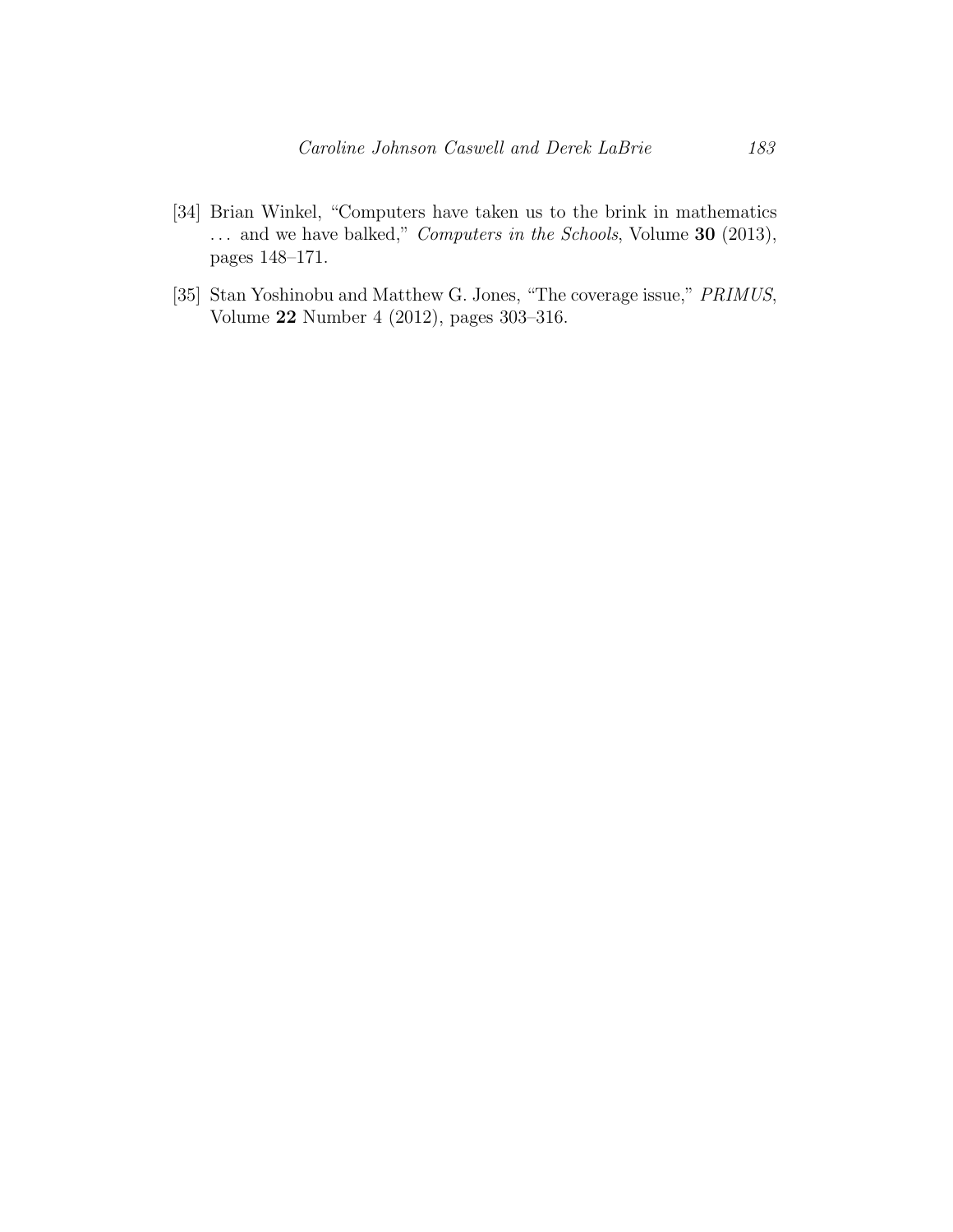## <span id="page-24-1"></span>A. Open Source Calculus Textbooks for IBL

Below is a list of some Calculus I open source textbooks available. All URLs made available were last accessed on June 9, 2017.

Boelkins, M. (2015) Active Calculus: single variable. American Institute of Mathematics. Available at <http://scholarworks.gvsu.edu/books/10/> as well as at [http://faculty.gvsu.edu/boelkinm/Home/Active\\_Calculus.](http://faculty.gvsu.edu/boelkinm/Home/Active_Calculus.html) [html](http://faculty.gvsu.edu/boelkinm/Home/Active_Calculus.html).

Mahavier, W. (April 2015). *Calculus I, II, & III: A Problem-Based Approach* with Early Transcendentals, Journal of Inquiry-Based Learning in Math, Issue 37. Available at [http://www.jiblm.org/downloads/dlitem.php?id=](http://www.jiblm.org/downloads/dlitem.php?id=100&category=jiblmjournal) [100&category=jiblmjournal](http://www.jiblm.org/downloads/dlitem.php?id=100&category=jiblmjournal).

Stallman, C. (September 2015). Calculus I: Notes and Problems, Journal of Inquiry-Based Learning in Math, Issue 39. Available at [http://www.jiblm.](http://www.jiblm.org/downloads/dlitem.php?id=103&category=jiblmjournal) [org/downloads/dlitem.php?id=103&category=jiblmjournal](http://www.jiblm.org/downloads/dlitem.php?id=103&category=jiblmjournal).

## <span id="page-24-0"></span>B. Professor Interview - June 2, 2016

To supplement Derek's reflections that this study revolves around, Caroline (CJC) also decided to interview Leo Pinheiro (LP), the assistant professor of Mathematics who was teaching Derek's linear algebra course, about his first experience teaching using inquiry-based learning (IBL).

CJC: What made you decide to teach using IBL?

LP: I was selected as a fellow in the Project NEXT program [[http://www.](http://www.maa.org/programs/faculty-and-departments/project-next) [maa.org/programs/faculty-and-departments/project-next](http://www.maa.org/programs/faculty-and-departments/project-next)] through the Mathematics Association of America (MAA). The professional development at the conferences during that year focused on IBL. So I thought I would give it a try.

CJC: What is Project NEXT?

LP: It is a year long fellowship. There are three conferences during the year: summer, winter, and summer.

CJC: What was your initial reaction to implementing IBL?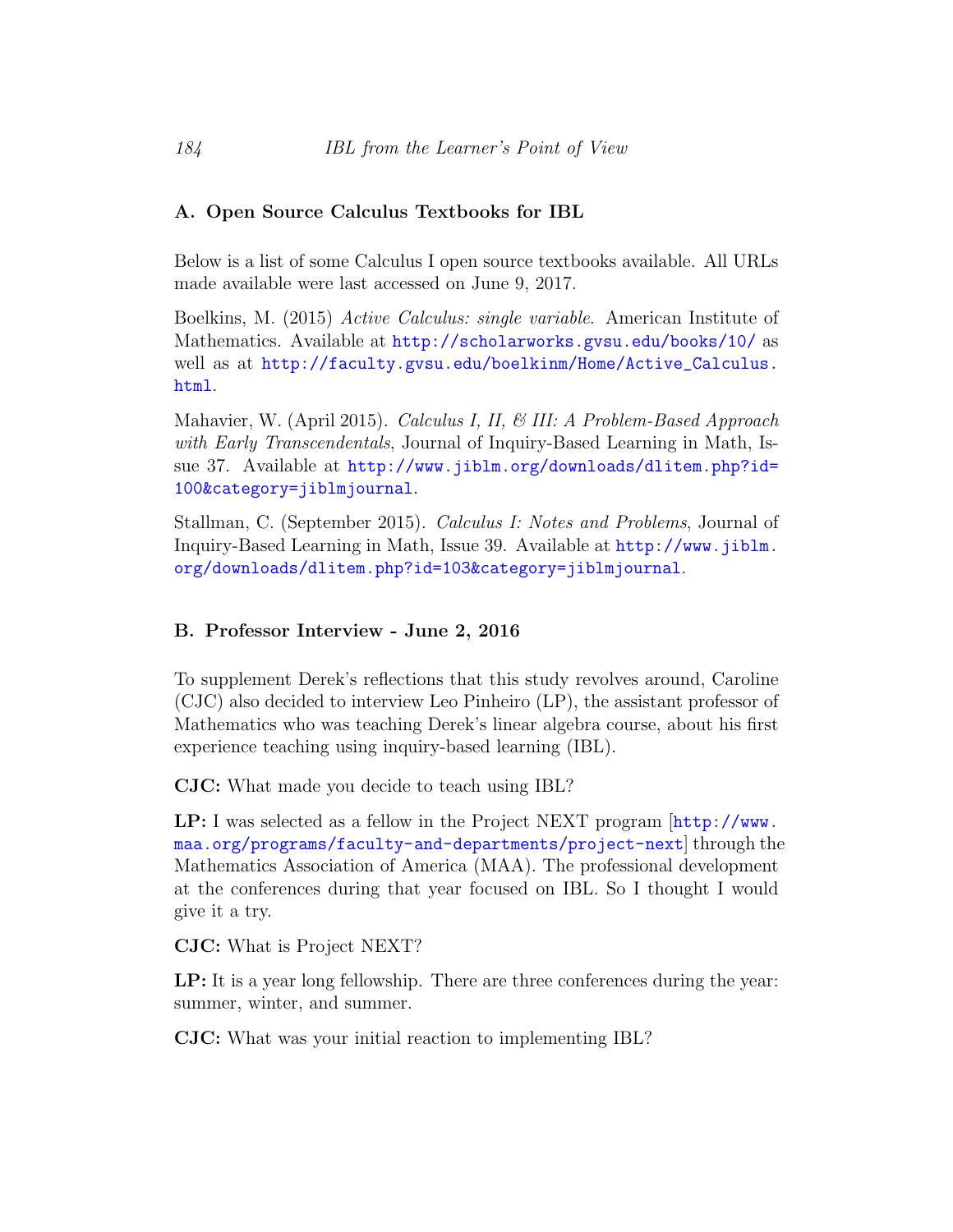LP: This is not going to work. I was teaching a linear algebra course in the fall of 2015 and did completely understand how the students would be able to write proofs. I did not teach them how to [write proofs].

CJC: How did you introduce it to the students?

LP: I asked them questions like:

- How does a person learn something new?
- What do you reasonably expect to remember from your courses in 20 years?
- What is the value of making mistakes in the learning process?
- How do we create a safe environment where risk taking is encouraged and productive failure is valued?

CJC: Were there any benefits to using IBL?

LP: It was an incentive for students to come to class. The teacher is no longer the focus. The students actually learn by doing.

CJC: What were you most valuable resources?

LP: The Academy of Inquiry Based Learning was very helpful. [Available at <http://www.inquirybasedlearning.org/>, last accessed on June 9, 2017.] I recommend Dana Ernst's book. [Available at [https://zenodo.](https://zenodo.org/record/29875#.WTs5G5Lyvcc) [org/record/29875#.WTs5G5Lyvcc](https://zenodo.org/record/29875#.WTs5G5Lyvcc), also check out Ernst's blog at [http://](http://maamathedmatters.blogspot.com/2013/05/what-heck-is-ibl.html) [maamathedmatters.blogspot.com/2013/05/what-heck-is-ibl.html](http://maamathedmatters.blogspot.com/2013/05/what-heck-is-ibl.html), both last accessed on June 9, 2017.]

CJC: What is different using IBL than the traditional direct instruction or lecture?

LP: The communication is two way now and my role is different. I fill in the [learning] gaps, you know, the fundamental things they would not have learned.

CJC: What surprised you most by using IBL?

LP: I had a family emergency one morning so I cancelled class. The next class, I found out that the class had met in my absence. They wanted to